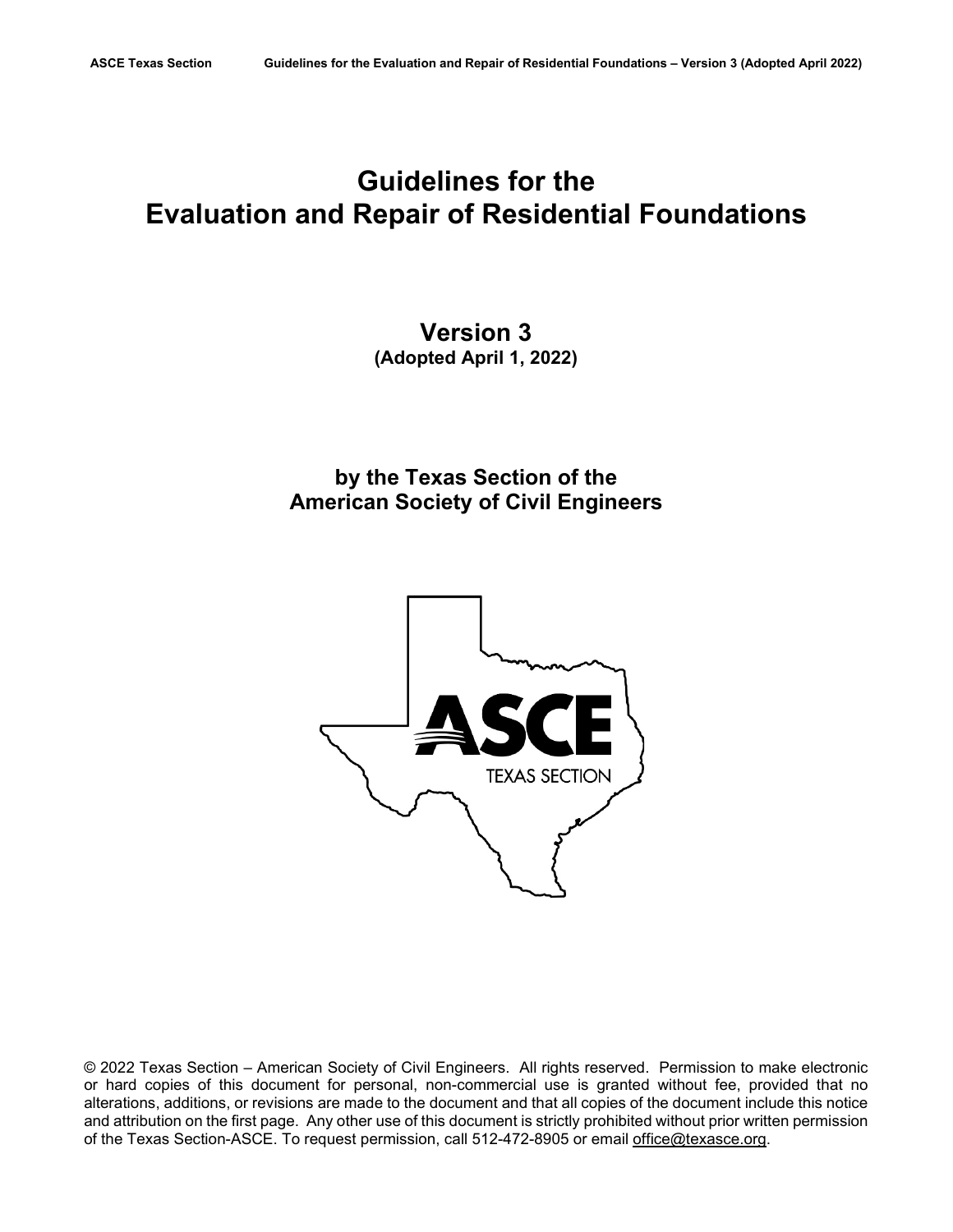#### **Foreword to Version 3**

The Texas Section of the American Society of Civil Engineers (ASCE Texas Section) adopted *Guidelines for Evaluation and Repair of Residential Foundations* on October 3, 2002, with an effective date of January 01, 2003. Version 2 was adopted on May 1, 2009. Version 3, presented herein, was adopted March 31, 2022. For reference, the following pages present specific changes to Version 2.

The Section began this work in 1999. This effort grew out of the response of many Section members to the Policy Advisory issued by the Texas Board of Professional Engineers (TBPE) in 1998, which addressed residential foundation engineering. Many ASCE practitioners expressed the opinion that technical guidelines should more rightly be created by a technical society such as ASCE rather than by the TBPE. One goal of the guidelines has been to provide the TBPE with guidance in their evaluation of complaints brought against engineers practicing residential foundation engineering.

One committee and two subcommittees were formed to address the raised concerns. One subcommittee addressed Recommended Practice for the Design of Residential Foundations (with their work presented in a separate document). The Guidelines for the Evaluation and Repair of Residential Foundations Subcommittee developed the attached document. The Residential Foundation Oversight ("Oversight") Committee provided review guidance to the two previously mentioned subcommittees.

The Oversight Committee and both subcommittees were composed entirely of ASCE members who were licensed engineers. Subcommittee membership was open to any Texas Section member who wished to participate. Subcommittee formation and periodic progress updates were publicized at the Texas Section meetings and in the "Texas Civil Engineer" magazine. Publicity included invitations to any interested member of the Texas Section to serve on the subcommittees. The procedure for adopting Version 1 of this document included review and comment by the Oversight Committee followed by a period of time for public review and comment. The procedure for adopting subsequent versions of the documents also includes review and comment by the Oversight Committee. The dollar value of the professional services donated to the effort is conservatively estimated to exceed \$1,000,000.

The Guidelines are not intended to be Standards, but are guidelines only, reflecting the engineering opinions and practices of the committee members. They in no way replace the basic need for good engineering judgment based on appropriate education, experience, wisdom, and ethics in any particular engineering application. Thus, they are primarily suited as an aid for and use by engineers.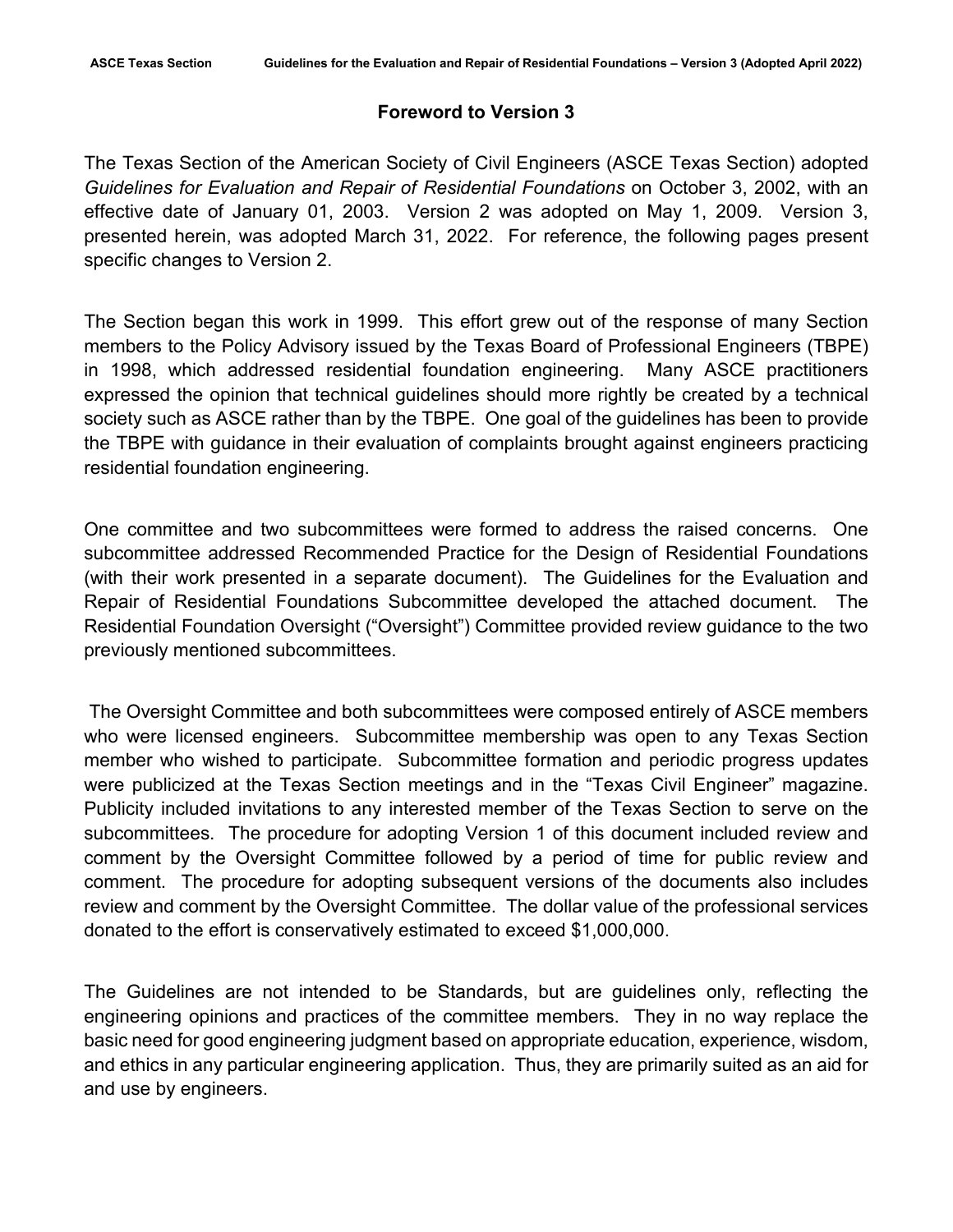Members of the Foundation Evaluation and Repair Subcommittee (2019 through 2021):

# **Kenneth M. Struzyk, PE, Chair**

Marshall B. Addison, PhD, PE Gardner D. Atkinson, Jr. PhD, PE David A. Belcher, PE Gary W. Boyd, PE **Rene Gonzales, PE** Mike Scanlon, PE

John T. Bryant, PhD, PE Brian C. Eubanks, PE Sarah S. Hancock-Gamez, PE Philip G. King, PE Gary A Osborne, PE Dean R. Read, PE

Members of the Residential Foundation Oversight Committee (2021):

#### **Robert F. Pierry, Jr., PE, Chair**

| William D. Lawson, PE       |
|-----------------------------|
| Owen Sanderson, PE          |
| Michael Skoller, PE         |
| Kenneth Struzyk, PE         |
| W. Tom Witherspoon, PhD, PE |
|                             |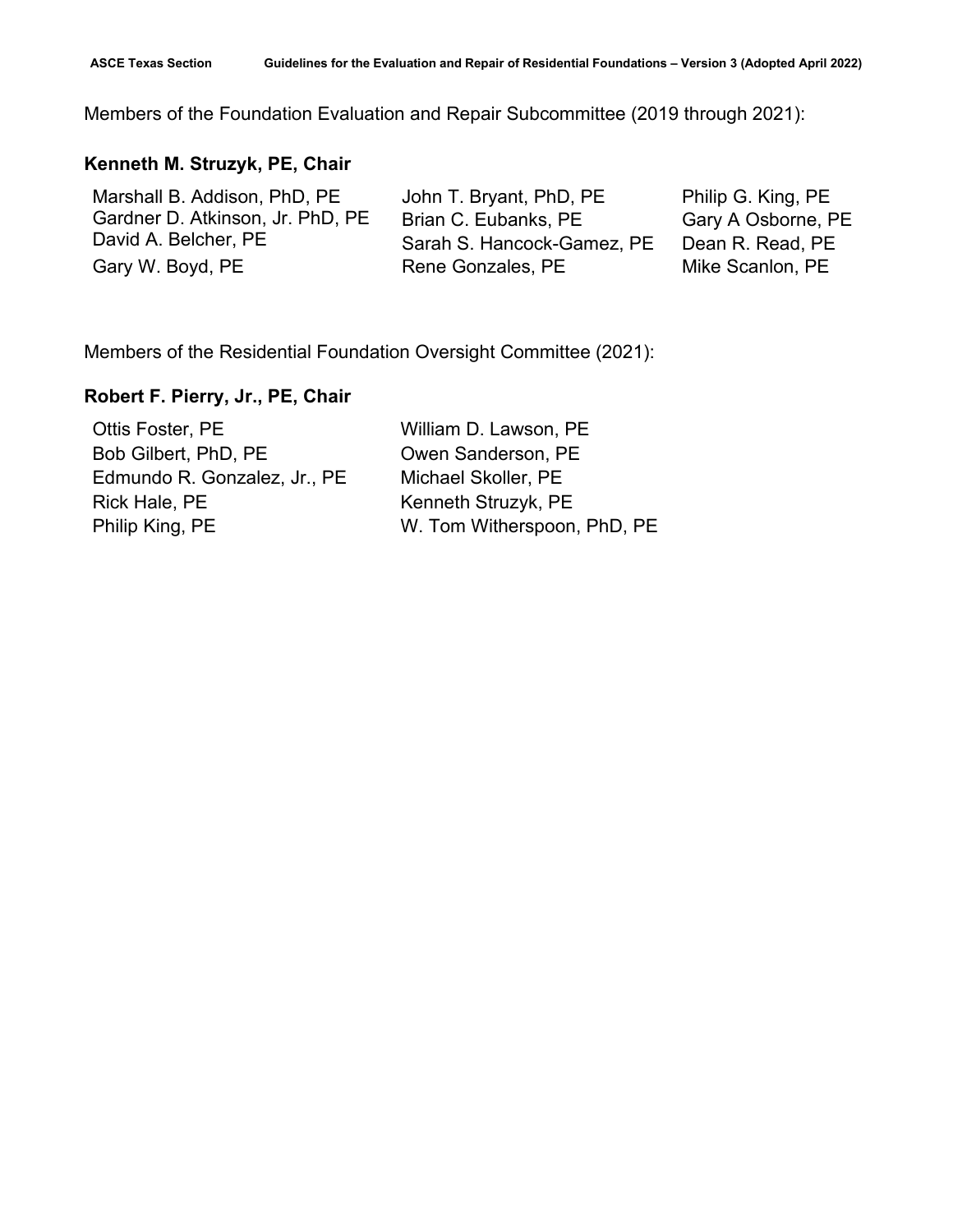# **The following lists the changes incorporated into Version 3:**

# **Item 1. Section 1.5. Adopted Changes**

"In general, those interested in submitting changes for consideration by the Section should access the website at texasce.org and follow the instructions for submitting changes. Changes may also be submitted in writing to the Texas Section - ASCE, 3501 Manor Road, Austin, 78723, phone 512.472.8905, fax 512.472.2934"

# **Changed to**

"In general, those interested in submitting changes for consideration by the Section should submit a written request to the Texas Section-ASCE, 1524 S. IH-35 Suite 180, Austin, TX, 78704, phone 512.472.8905, (please call for email instructions)."

# **Item 2. Section 3.1.2 Level B**

"2. A drawing showing relative elevations."

# **Changed to**

"2. A scaled drawing showing relative elevations with a statement on the drawing or in the report regarding if differing thicknesses of floor covering were considered and how foundation areas with built-in slopes were addressed."

# **Item 3. Section 3.1.2 Level B**

# **Add**

"3. Report overall deflection, localized deflection, and tilt as compared to acceptable tolerances."

# **Item 4. Section 3.1.2 Level B**

# **Delete**

"1. Scaled drawings.", and renumber remaining list.

# **Item 5. Section 5. EVALUATION CRITERIA, 5.2 Structural Integrity**

"1. Cracks. Cracks may make concrete structural members weaker, although the majority of cracks do not compromise structural integrity." The physical characteristics of the observed cracks should be considered when evaluating whether structural integrity has been compromised.

# **Changed to**

"1. Cracks. Cracks may make concrete structural members weaker, although the majority of cracks do not compromise structural integrity. The physical characteristics of the observed cracks should be considered when evaluating whether structural integrity has been compromised."

# **Item 6. Section 5. EVALUATION CRITERIA, 5.4 Deflection and Tilt**

Change the entire 1st paragraph related to Original Construction Elevations (OCE) to "Foundations are generally constructed with surface elevation differences, but caution should be exercised when applying an assumed construction tolerance. Surveys performed soon after foundation construction and prior to initial closing are sometimes referred to as Original Construction Elevations (OCE). In addition, the engineer should consider the precision of the elevation measuring device used when reporting analysis results."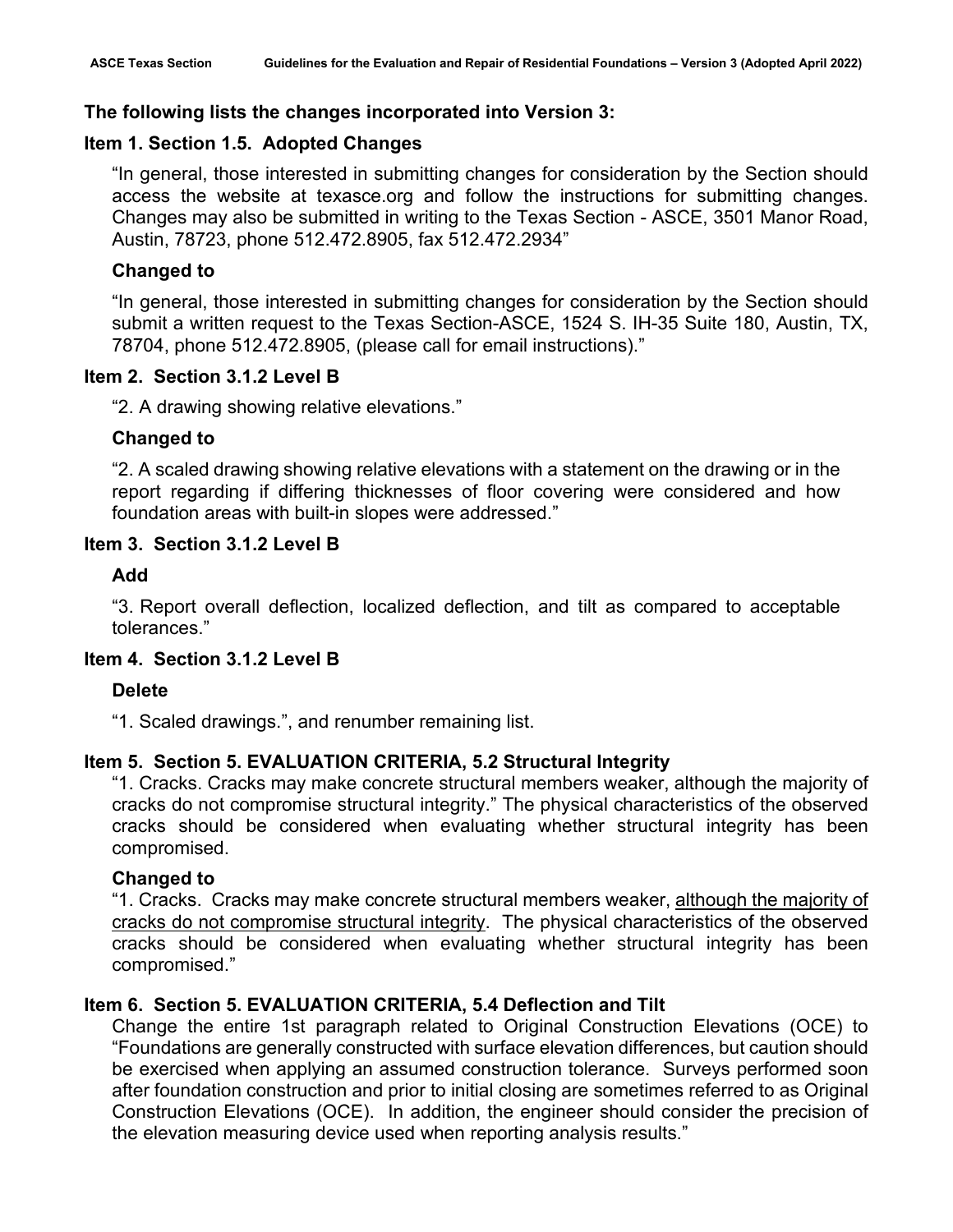# **Item 7. Section 5. EVALUATION CRITERIA**

Sections titled, 5.4, Deflection and Tilt, 5.5 Overall Deflection, and 5.6 Localized Deflection were reorganized into the sections titled 5.4 Deflection and Tilt and 5.5 Overall Deflection; and the proceeding sections of the Section 5.0 were renumbered.

# **Item 8. Section 5. EVALUATION CRITERIA, 5.4 Deflection and Tilt**

Add, Figure Nos. 1 and 2 which present local and overall deflection schematics, respectively.

# **Item 9. Section 5. EVALUATION CRITERIA, 5.4 Deflection and Tilt**

Add the following paragraph, "When an OCE survey is available, the actual changes in elevation should be used for calculating the deflection ratio. These changes are determined by subtracting the current elevation at each point from the OCE survey elevation at the same point. Either the OCE survey or the current survey should be adjusted to reflect a common reference point, as well as for any differences in floor covering thicknesses. It is beneficial to take and record current elevations at approximately the same locations as the OCE survey, if possible. Additional location points can also be helpful, especially if significant elevation changes appear to have occurred. In the absence of an OCE survey, overall deflection, as defined below, may be more easily interpreted and evaluated than localized deflection. Localized deflection may be a more common occurrence."

# **Item 10. Section 5. EVALUATION CRITERIA, 5.4 Deflection and Tilt**

Remove 3rd paragraph from Section 5.5 and modify Section 5.4 to read,

"Foundations are generally constructed with surface elevation differences, but caution should be exercised when applying an assumed construction tolerance. Surveys performed soon after foundation construction and prior to initial closing are sometimes referred to as Original Construction Elevations (OCE). In addition, the engineer should consider the precision of the elevation measuring device used when reporting analysis results.

A single floor level survey yields the shape of the foundation at one instant and may or may not furnish sufficient information to support a conclusion. An evaluation may include an OCE survey and repeated floor level surveys performed over months or years. In such cases, the change in shape is measured between surveys. In addition, previous foundation repairs may change elevation shapes.

When an OCE survey is available, the actual changes in elevation should be used for calculating the deflection ratio. These changes are determined by subtracting the current elevation at each point from the OCE survey elevation at the same point. Either the OCE survey or the current survey should be adjusted to reflect a common reference point, as well as for any differences in floor covering thicknesses. It is beneficial to take and record current elevations at approximately the same locations as the OCE survey, if possible. Additional location points can also be helpful, especially if significant elevation changes appear to have occurred. However, overall deflection, as defined below, may be more easily interpreted, and evaluated than localized deflection. Localized deflection may be a more common occurrence.

A floor elevation survey can provide valuable information but should not be the only basis for evaluating foundation deflection and tilt. The engineer may use other indications of movement, such as those listed in Section 5.3, to estimate built-in floor unevenness when evaluating performance. Deflection may be more difficult to evaluate quantitatively than any other element of performance. Deflection is characterized by the deflection ratio, which is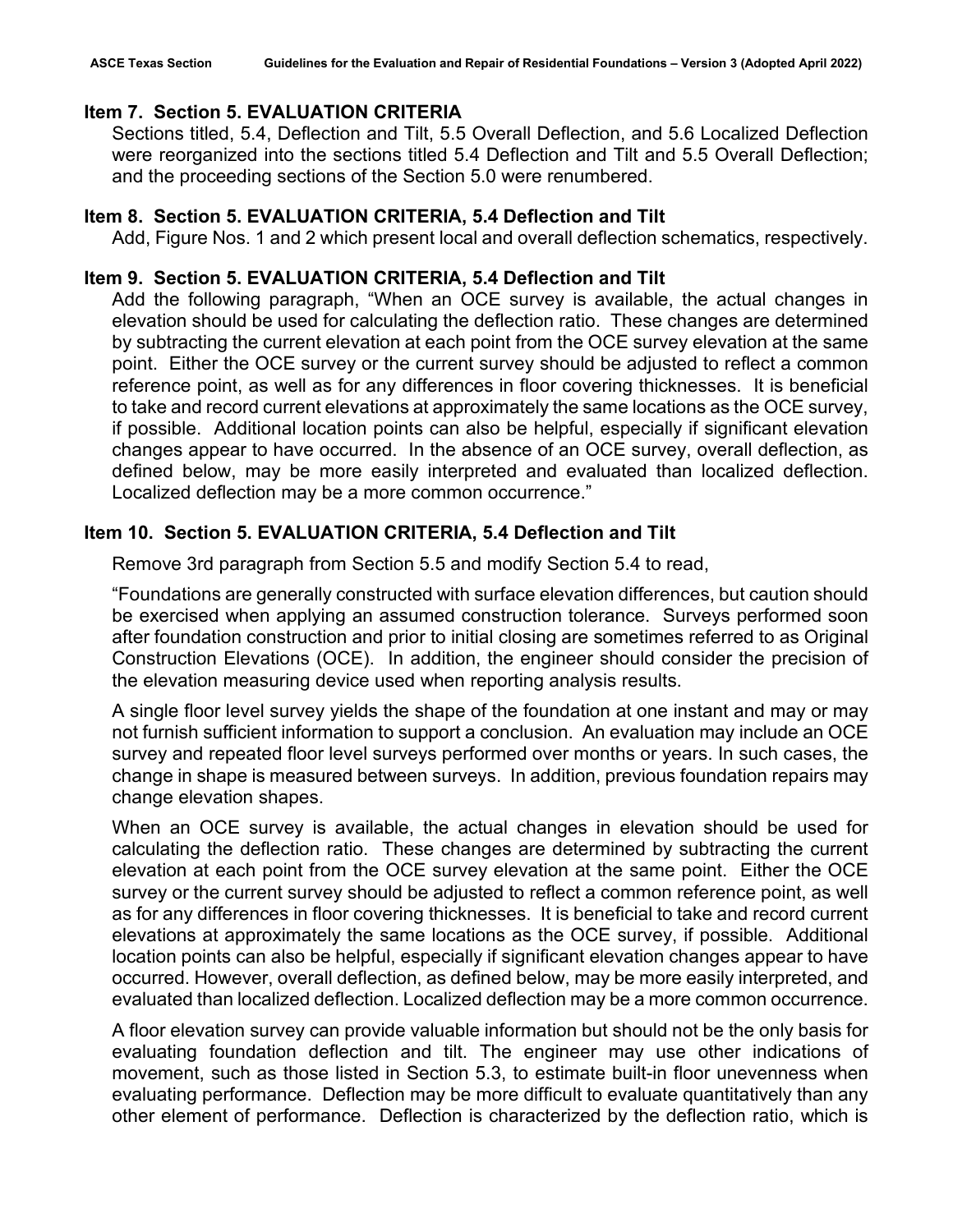defined as the maximum deviation of a third point from a straight line between two points divided by the distance (L) between the two points.

Foundation tilt is the planar variation from a level condition to one that slopes across the entire foundation. Tilt may be accompanied by deflection."

#### **Item 11. Section 5. EVALUATION CRITERIA, 5.5 Overall Deflection**

Remove "Overall" from heading "Overall Deflection" resulting in "Section 5.5 Deflection"

#### **Item 12. Section 5. EVALUATION CRITERIA, 5.5 Deflection**

Change the first paragraph to read. "Overall deflection necessarily involves the overall foundation dimension in a given direction. Figure No. 1 depicts overall deflection. When additions have been made to a foundation, the overall foundation dimension should be considered for each separate foundation element and for the entire foundation. The amount of overall deflection is characterized by the deflection ratio."

#### **Item 13. Section 5. EVALUATION CRITERIA, 5.5 Deflection**

Add a new paragraph after the four listed items to read, "The engineer should use other indications of movement to estimate built-in floor unevenness when evaluating deflection."

# **Item 14. Section 5. EVALUATION CRITERIA, 5.5 Deflection (old Section 5.6 Localized Deflection)**

Move the following paragraph from Section 5.5 to Section 5.4, "A single floor level survey yields the shape of the foundation at one instant and may or may not furnish sufficient information to support a conclusion. An evaluation may include an OCE survey and repeated floor level surveys performed over months or years. In such cases, the change in shape is measured between surveys. In addition, previous foundation repairs may change elevation shapes."

# **Item 15. Section 5. EVALUATION CRITERIA, 5.5 Deflection (old Section 5.6 Localized Deflection)**

Delete the heading, "Section 5.6 Localized Deflection" and renumber following sections.

# **Item 16. Section 5. EVALUATION CRITERIA, 5.5 Deflection**

Add a last sentence to the last paragraph of the new numbered Section 5.5. Deflection Section to read, "The engineer should evaluate the significance of localized deflections and their consequences, but caution is advised when evaluating floor deviations over a distance less than approximately 20 feet because built-in unevenness can dominate."

# **Item 17. Section 5. EVALUATION CRITERIA, 5.5 Deflection (old Section 5.6 Localized Deflection)**

Modify wording to the following, "Localized deflection means a change from original profile or shape in an area smaller than the overall foundation. Figure No. 2 depicts localized deflection. Localized deflection manifests itself in similar ways as overall deflection. Localized deflection sometimes results in structural integrity or performance problems. The engineer should evaluate the significance of localized deflections and their consequences, but caution is advised when evaluating floor deviations over a distance less than approximately 20 feet because built-in unevenness can dominate."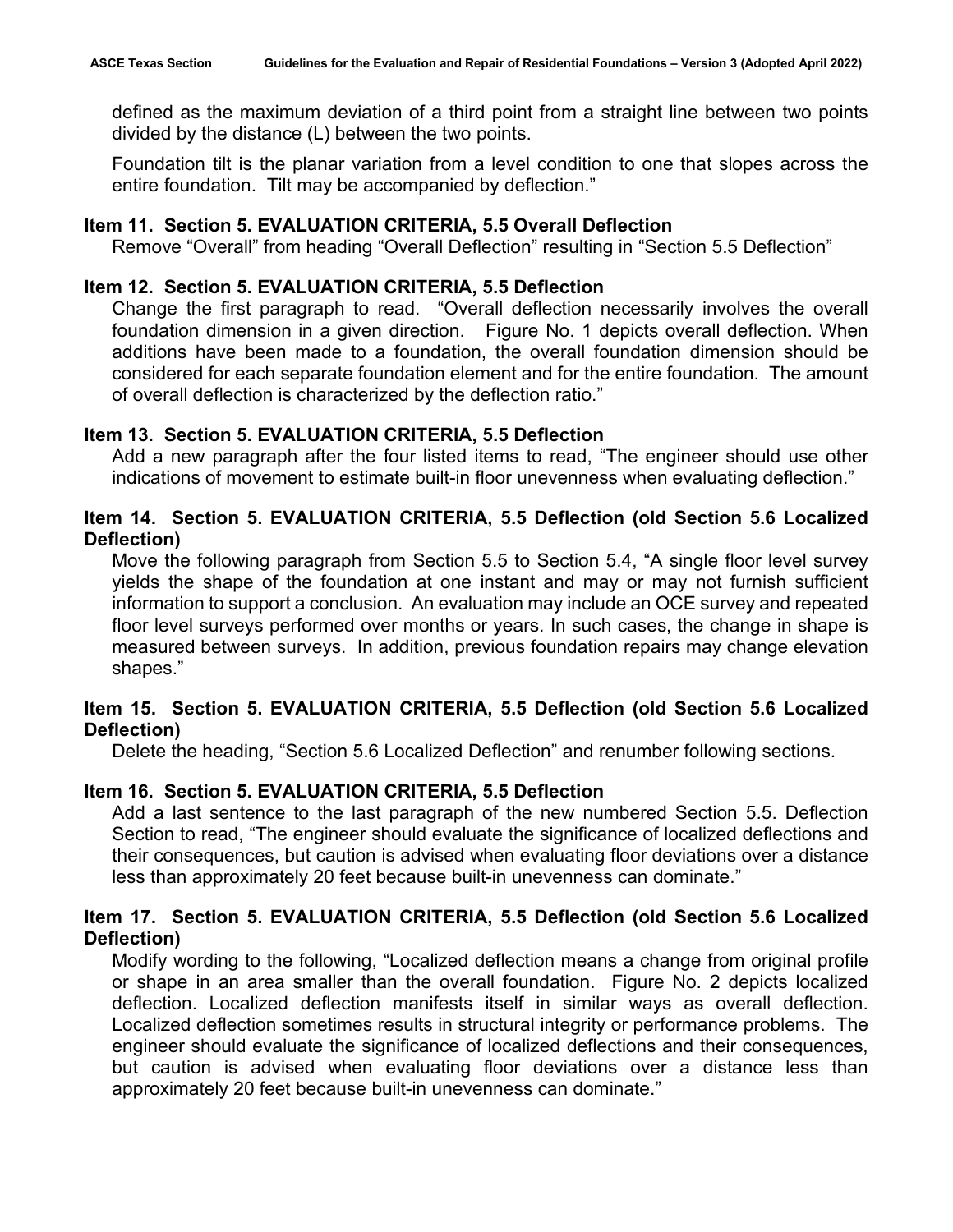#### **Item 18. Section 5. EVALUATION CRITERIA, 5.6 (old Section 5.7) Tilt**

Change the reference to "the 1997 Uniform Code for Abatement of Dangerous Building" to "the 2006 International Existing Building Code"; and add the following paragraph after the first paragraph, "Foundation tilt may result in the floor slopes that affect comfortable or convenient use of the building. A tilt greater than 1 percent is usually noticeable. The Americans with Disabilities Act considers a 2 percent slope too large."

# **Item 19. Section 7. REMEDIAL MEASURES, 7.3.1 Conscientious Water Program**

Insert verbiage to make paragraph read, "The client should be informed that maintaining near uniform soil moisture conditions near all sides of the foundation may be beneficial. The Engineer may provide guidance regarding maintaining favorable soil moisture conditions which may include localized, concentrated or reduced watering. Caution should be advised against excessive watering."

#### **Item 20. Section 7. REMEDIAL MEASURES, 7.3.2 Vegetation Alteration**

Insert verbiage to make the section read, "Trees or large shrubs near a foundation may cause soil shrinkage under the foundation. Removal of these trees or shrubs may stop shrinkage or lead to partial restoration of areas of downward foundation movement. Removal may result in upheaval caused by soil moisture increase, especially if the tree predates construction. If trees are removed, a suitable waiting period may be recommended to allow for soil heave.

Periodic tree pruning may reduce future downward foundation movement but may not lead to foundation elevation recovery. Tree pruning may be a prudent alternative to removal."

# **Item 21. Section 7. REMEDIAL MEASURES, 7.3.3 Root Barriers**

Change verbiage to make the section read, "Root barrier installation may negatively affect the vegetation and it is recommended to contact an experienced arborist for recommendations to minimize these affects."

#### **Item 22. Section 7. REMEDIAL MEASURES, 7.3.5.1 Surface Grading**

Change verbiage from "first 5 feet" to "first 10 feet".

#### **Item 23. Section 7. REMEDIAL MEASURES, 7.3.5.4 Subsurface Water Drainage**

Change verbiage from "slope of 0.5 percent to a surface outfall." to "Provide a continuous slope of 2 percent if practicable, and 1 percent at a minimum." And Change verbiage from "Downspouts should not be connected to perforated pipe subsurface drainage systems." To "Downspouts and surface drains should not be connected to perforated pipe subsurface drainage systems."

#### **Item 24. Section 7. REMEDIAL MEASURES, 7.5.3 Additional Supports**

Change verbiage to read, "Additional supports can be installed when beam or floor framing spans are too great for the actual loading conditions. Any added supports should be compatible with the original foundation support system."

#### **Item 25. Section 7. REMEDIAL MEASURES, 7.7 Floor Elevations**

Change verbiage to read, "Floor elevation measurements, as described in Section 3.1.2 and 7.4.1 No. 11 above, should be made by the engineer, or the engineer's authorized representative, after implementation of remedial measures. The engineer should keep a record of these elevation measurements and furnish a copy to the client."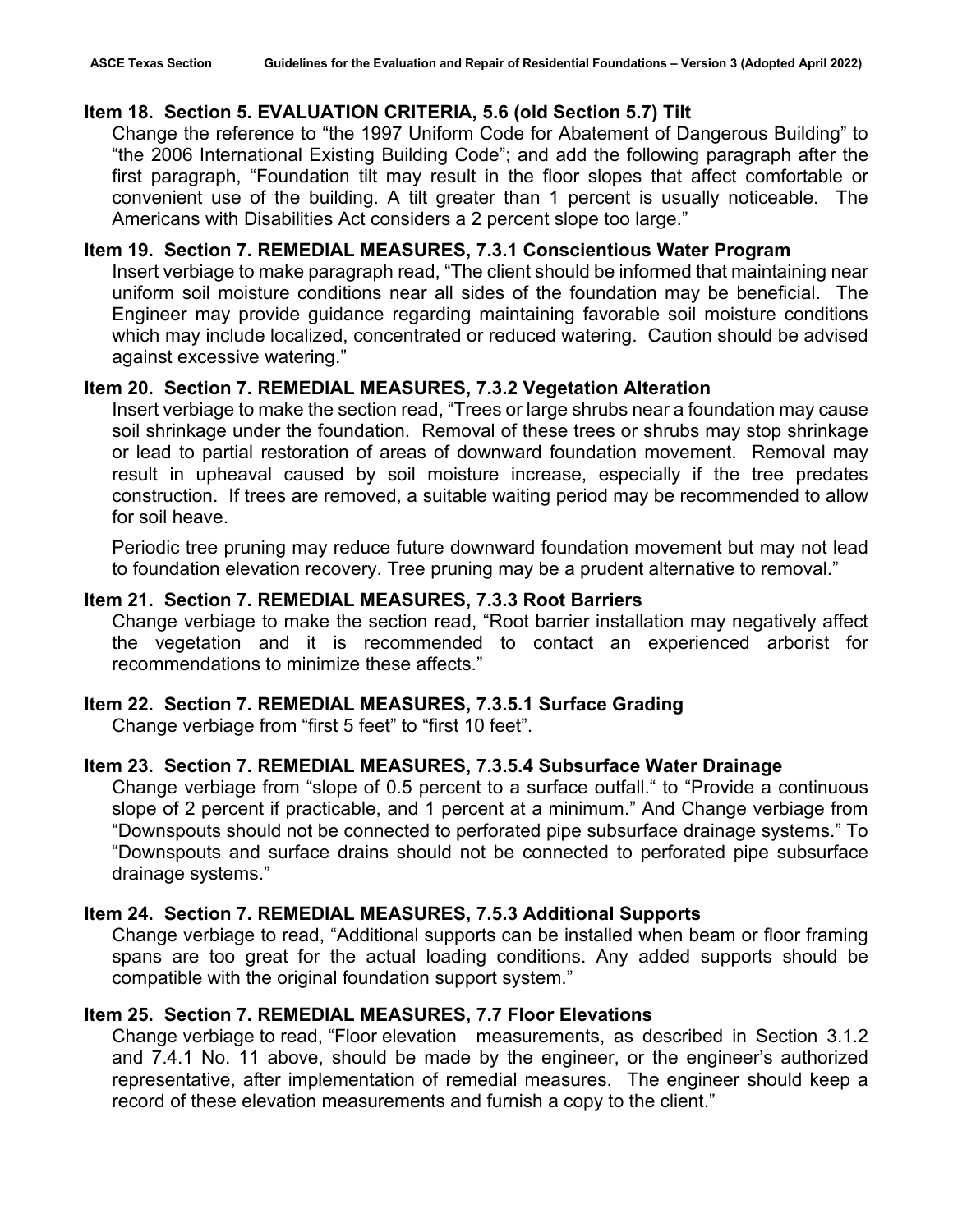# **Table of Contents**

| 1.1 |  |
|-----|--|
| 1.2 |  |
| 1.3 |  |
| 1.4 |  |
| 1.5 |  |
|     |  |
| 2.1 |  |
| 2.2 |  |
|     |  |
| 3.1 |  |
|     |  |
| 4.1 |  |
| 4.2 |  |
|     |  |
| 5.1 |  |
| 5.2 |  |
| 5.3 |  |
| 5.4 |  |
| 5.5 |  |
| 5.6 |  |
| 5.7 |  |
|     |  |
|     |  |
| 7.1 |  |
| 7.2 |  |
| 7.3 |  |
| 7.4 |  |
| 7.5 |  |
| 7.6 |  |
| 7.7 |  |
| 7.8 |  |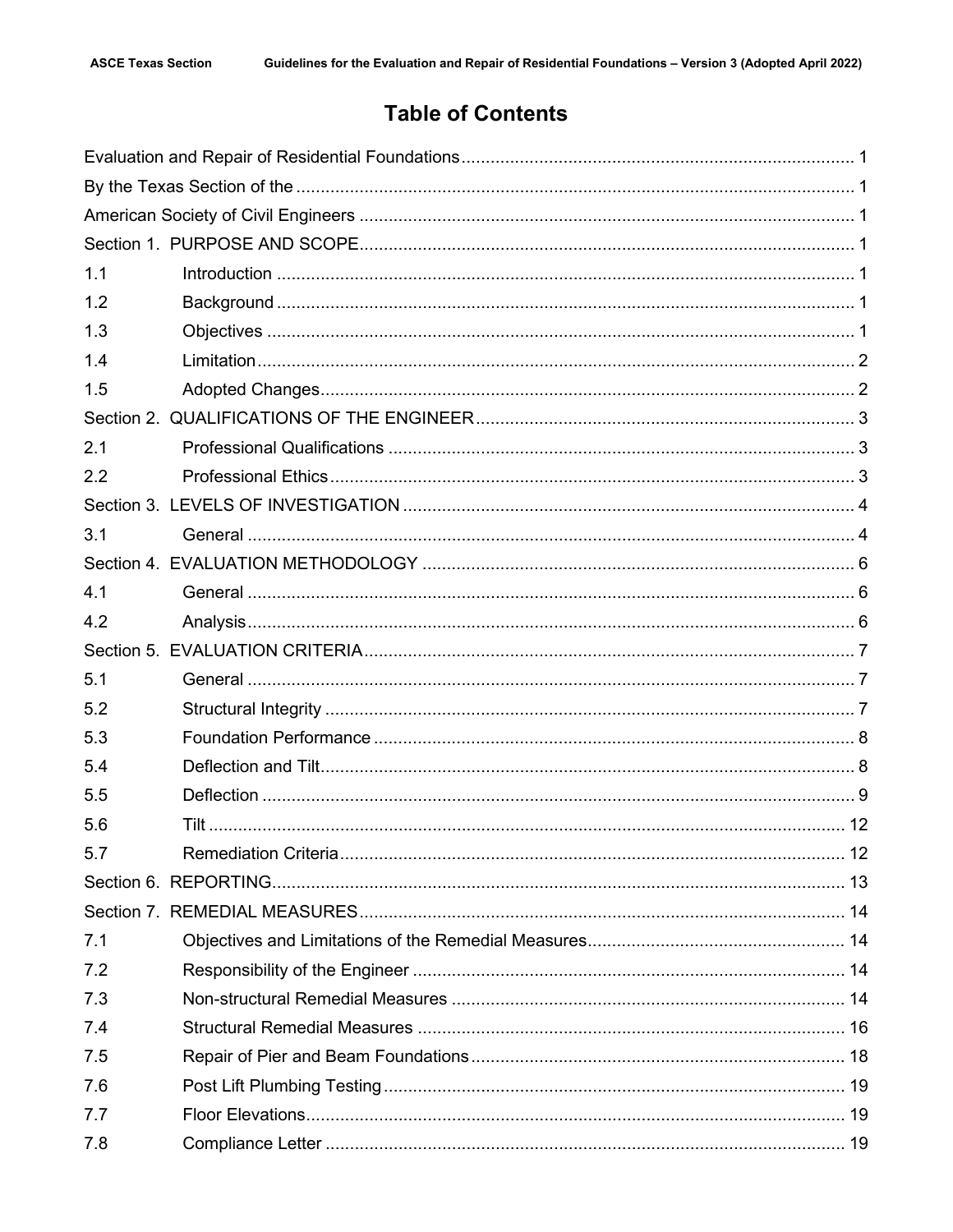# <span id="page-8-1"></span><span id="page-8-0"></span>**Guidelines for the Evaluation and Repair of Residential Foundations**

# **by the Texas Section of the American Society of Civil Engineers**

# **Section 1. PURPOSE AND SCOPE**

# <span id="page-8-4"></span><span id="page-8-3"></span><span id="page-8-2"></span>**1.1 Introduction**

The purpose of this document is to provide guidance for engineers practicing in the field of residential foundation evaluation and repair within the State of Texas with the goal of protecting the public when obtaining these services. The principal items discussed in this document are as follows:

- 1. An introduction presenting the background leading to the need for this document
- 2. Qualifications of engineers performing evaluations or repair designs
- 3. Scope of services
- 4. Methodology
- 5. Information typically presented in the evaluation report
- 6. Performance criteria for residential foundations
- 7. Foundation repair and remedial alternatives
- 8. Anticipated structure performance after remedial measures

# <span id="page-8-5"></span>**1.2 Background**

Texas has large areas with clayey soils that shrink and swell with changes in soil moisture content. This shrinking and swelling may cause movement of residential foundations that adversely affects the residence. Other factors may influence foundation performance. Some of these factors are inadequate design or construction, unanticipated loads, deterioration of materials, compressibility of the supporting soils, landscaping practices, leaking plumbing, and slope instability. The American Society of Civil Engineers, Texas Section (ASCE, TX) developed this document as a guideline for evaluation and repair of residential foundations. A separate document, *Recommended Practice for the Design of Residential Foundations,* also developed by ASCE, TX, addresses residential foundation design.

# <span id="page-8-6"></span>**1.3 Objectives**

The most common purpose of an engineering evaluation of a residential foundation is to assess its performance. This involves observation and evaluation of cosmetic (nonstructural) distress and structural damage. The evaluation may also provide opinions of probable causes of distress or damage, assessment of risk of further damage,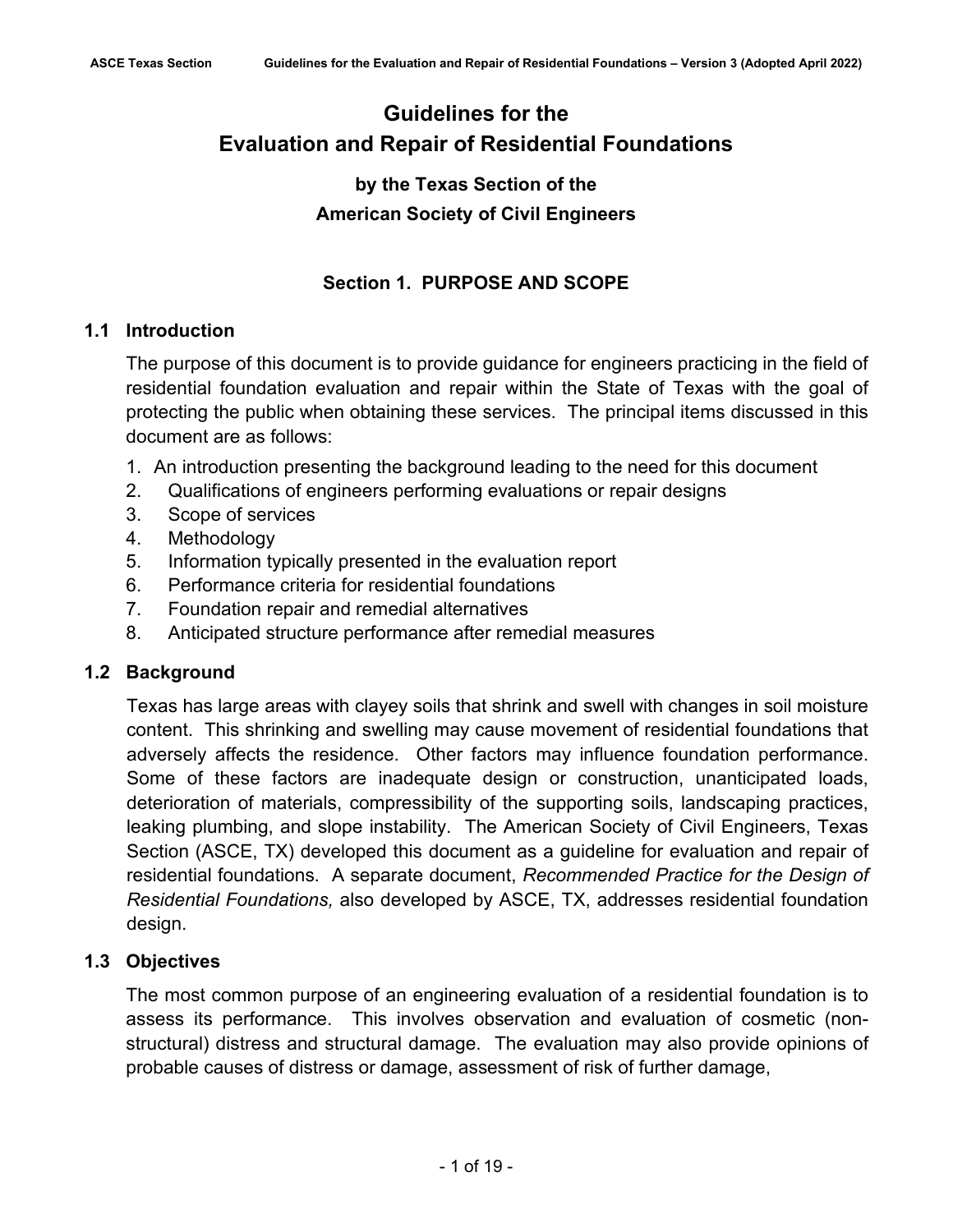recommendations for remedial measures, and cost estimates. If the evaluation determines that remedial measures are appropriate, the engineer may be asked to provide the design and construction documents.

#### <span id="page-9-0"></span>**1.4 Limitation**

These guidelines have been developed by experienced professional engineers and presents practices they commonly employ to help deal effectively with soil conditions that historically have created problems for residential foundations in Texas. These guidelines presume the existence of certain standard conditions when, in fact, the combination of variables associated with any given project always is unique. Experienced engineering judgment is required to develop and implement a scope of service best suited to the variables involved. For that reason, the developers of this document have made an effort to make the document flexible. Thus, successful application of this document requires experienced engineering judgment; merely following the guidelines may not achieve a satisfactory result. Unless adherence to this document is made mandatory through force of law or by contractual reference, adherence to it shall be deemed voluntary. This document does not, of itself, comprise the standard of care which engineers are required to uphold.

# <span id="page-9-1"></span>**1.5 Adopted Changes**

The Texas Section of the American Society of Civil Engineers (ASCE) has adopted procedures for changing the guidelines. In general, those interested in submitting changes for consideration by the Section should submit a written request to the Texas Section-ASCE. 1524 S. IH-35 Suite 180, Austin, TX, 78704, phone 512-472-8905, (please call for email instructions). Anonymous changes will not be considered. Those submitting changes should include contact information, state why a change is proposed, include applicable calculations if appropriate, and provide alternative language to incorporate the change. The appropriate committee will consider the changes, and from time to time the Texas Section may adopt the changes and issue revised Guidelines.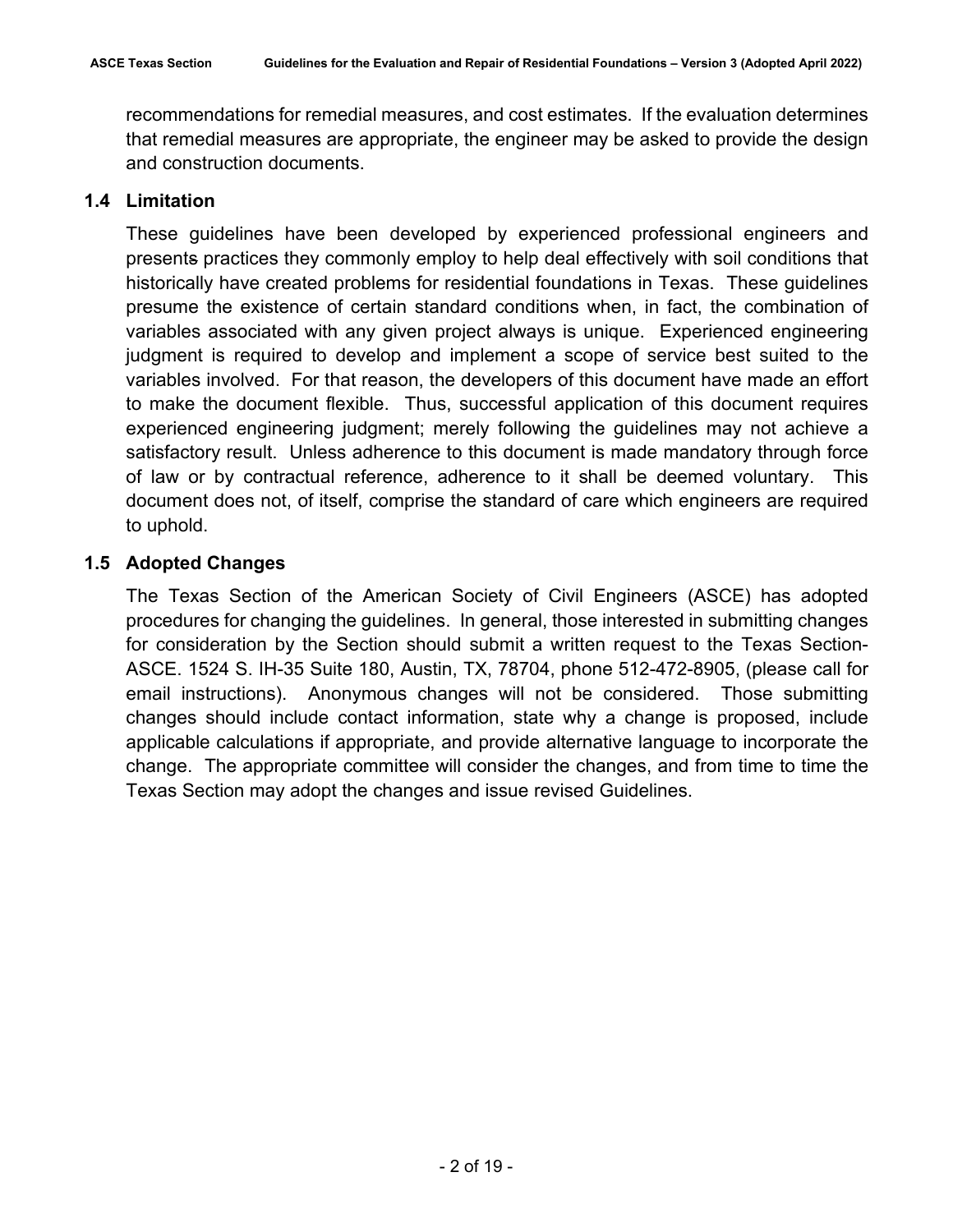# **Section 2. QUALIFICATIONS OF THE ENGINEER**

# <span id="page-10-1"></span><span id="page-10-0"></span>**2.1 Professional Qualifications**

The evaluation and repair design shall be performed by a professional engineer licensed in the State of Texas. Engineers in responsible charge of this type of work must be competent to apply scientific and engineering education, training, knowledge, skill and experience to the investigation and analysis of constructed facilities. This determines the cause and extent of diminished performance and the means of remediation. Engineers should be competent in the related disciplines or should retain outside consultants as needed.

# <span id="page-10-2"></span>**2.2 Professional Ethics**

It is essential to avoid conflicts of interest to maintain the credibility of the evaluation investigation. The evaluating engineer must demonstrate qualities of character that will ensure impartiality. These qualities include objectivity, confidentiality, honesty and integrity.

ASCE members subscribe to the ASCE Code of Ethics, which includes the Fundamental Principles, Fundamental Canons, and Guidelines to Practice Under the Fundamental Canons of Ethics. Professional Conduct and Ethics comprise a sub chapter of the Texas Engineering Practice Act.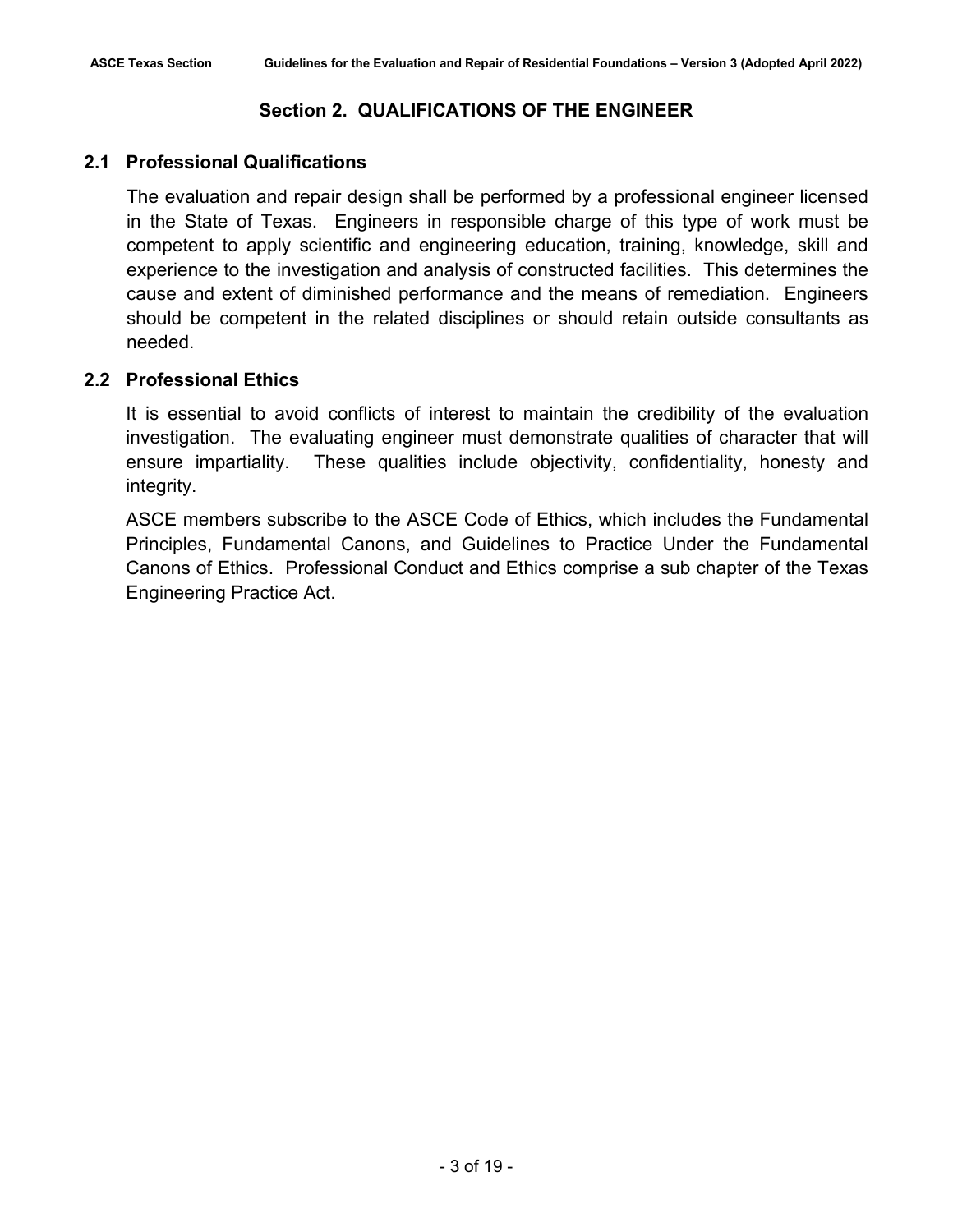# **Section 3. LEVELS OF INVESTIGATION**

# <span id="page-11-1"></span><span id="page-11-0"></span>**3.1 General**

The engineer should recommend an appropriate level of investigation to fulfill the objective of the evaluation. However, the scope of services shall be jointly established and agreed to by both the client and engineer. The engineer should personally visit the site and be in responsible charge of the investigative activities. If requested by the client, the engineer may only provide evaluation of reports by others, but this should be described as consultation, not investigation. For the purpose of aiding the client in determining the type of evaluation desired or actually performed, the following three levels of investigation are offered as guidelines.

# **3.1.1 Level A**

This level of investigation shall be clearly identified as a report of first impressions and shall not imply that any higher level of investigation has been performed. This level of investigation will typically include, but is not restricted to:

- 1. Interview the occupant, owner, and client if possible, regarding a history of the property and performance of the structure
- 2. Request from the client and review the provided documents regarding the foundation, such as construction drawings, geotechnical reports, previous testing and inspection reports, and previous repair information
- 3. Make visual observations during a physical walk-through
- 4. Observe factors influencing the performance of the foundation
- 5. If requested by the client, provide a written report, containing at least the following:
	- a. scope of services
	- b. observations, site characteristics, and data deemed pertinent by the engineer
	- c. discussion of major factors influencing foundation performance and rationale in reaching conclusions concerning the subject residence
	- d. conclusions and any recommendations for further investigation or preventative measures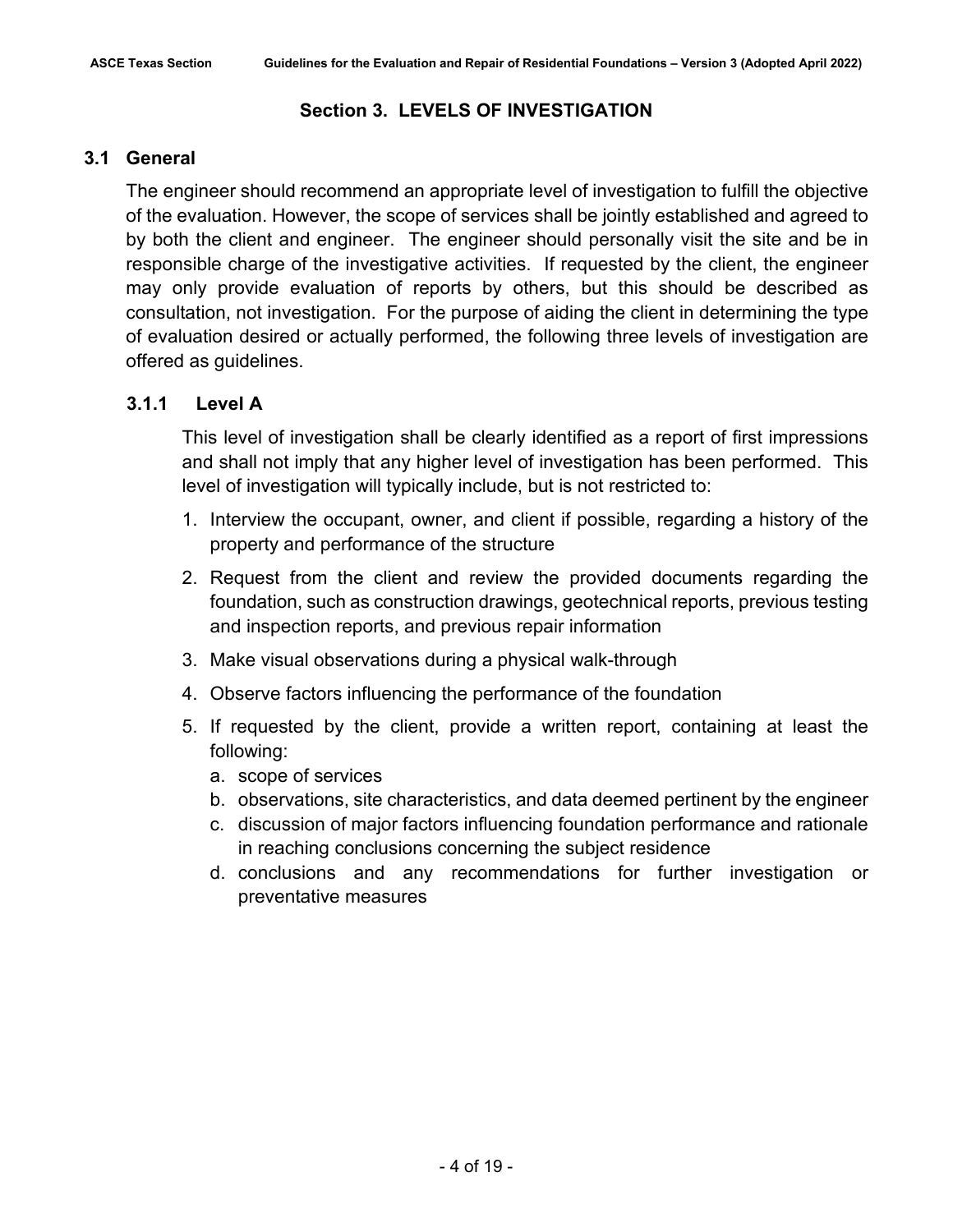# **3.1.2 Level B**

This level of investigation should include a written report including the items listed above for a Level A inspection and the following items:

1. A determination of relative foundation elevations, considering floor finishes, in sufficient detail to represent the shape of the foundation or floor adequately.

2. A scaled drawing showing relative elevations with a statement on the drawing or in the report regarding if differing thicknesses of floor covering were considered (and, if so, what adjustments were applied) and how foundation areas with built-in slopes were addressed. The scaled drawing should also show the axis along which deflection and tilt were calculated.

3. Report overall deflection, localized deflection, and tilt as compared to acceptable tolerances.

# **3.1.3 Level C**

This level of investigation shall include the items listed above for Level A and Level B inspections and additional services, testing and related reports deemed appropriate by the Engineer. These may include, but are not limited to, the following:

- 1. Site specific soil sampling and testing
- 2. Plumbing testing
- 3. Material testing
- 4. Steel reinforcing survey
- 5. Post tensioning cable testing

This level of investigation should also include a more detailed level of reporting, which may include the following:

- 1. Description of factors that affect soil moisture
- 2. Observations of cut and fill
- 3. Tree survey
- 4. Photographs
- 5. Detailed distress survey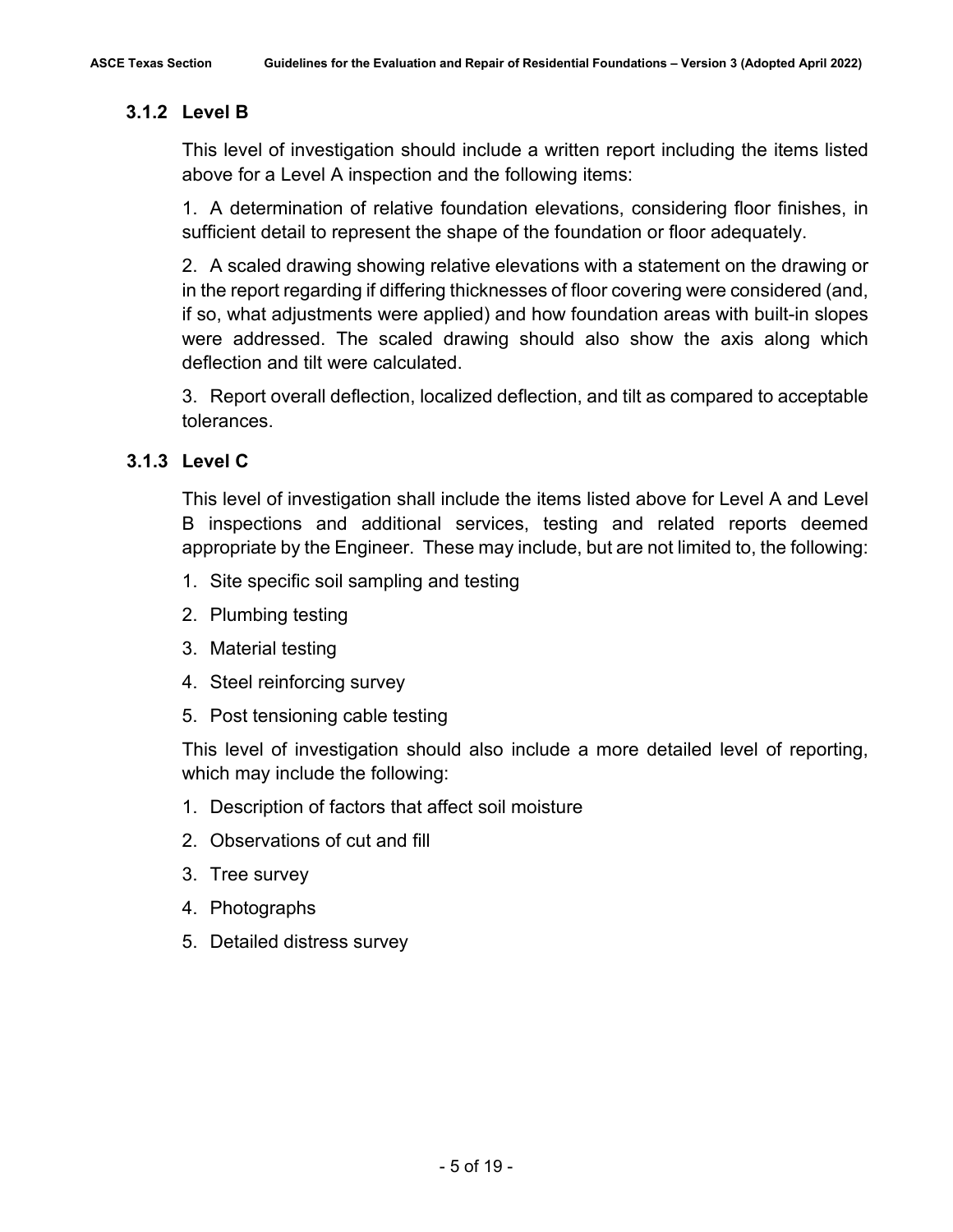# <span id="page-13-1"></span><span id="page-13-0"></span>**4.1 General**

A rational method should be used to establish causes of distress or diminished performance, if any. A suggested method is summarized as follows:

- 1. Observe the structure, site conditions, other relevant phenomena, and collect pertinent data
- 2. Analyze the data
- 3. Formulate hypotheses
- 4. Test the hypotheses using analyses acceptable to the engineering profession along with engineering experience
- 5. Reach conclusions or reformulate the hypotheses

# <span id="page-13-2"></span>**4.2 Analysis**

Diminished performance of a structure may have several causes. The engineer should approach the analysis with an open mind. The analysis should follow a logical path to its conclusion. The evaluation should be quantitative to the extent practical but should not assume greater accuracy or precision than warranted by the data.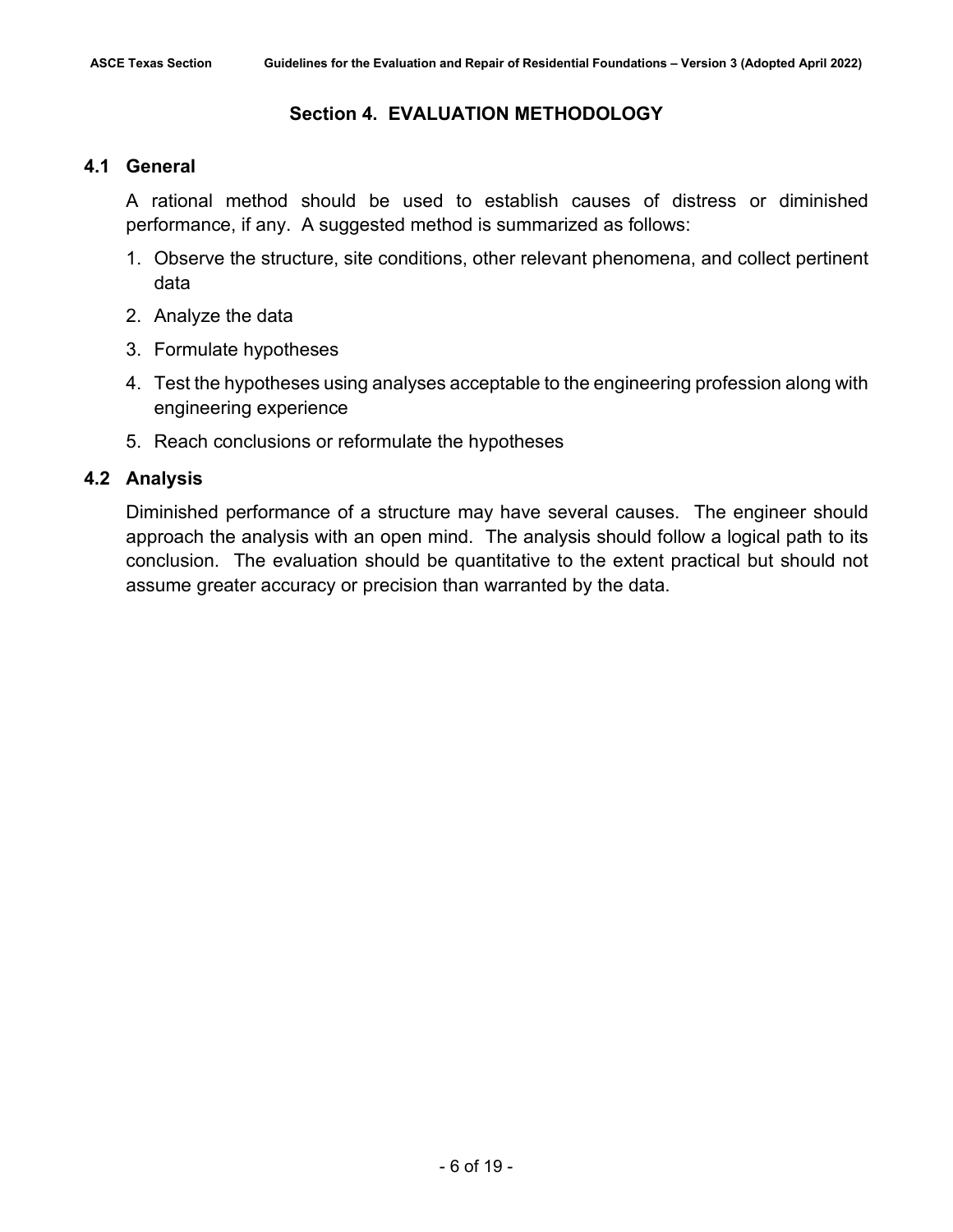# **Section 5. EVALUATION CRITERIA**

# <span id="page-14-1"></span><span id="page-14-0"></span>**5.1 General**

Residential foundations are expected to remain reasonably flat and level to provide acceptable performance. The criteria herein are intended to lend rationality and reasonable uniformity, supported by a consensus of practitioners, to the evaluation of performance and the need for repair of residential foundations.

The bases of these evaluation criteria are structural integrity and performance. Both may be affected by foundation deflection and tilt. Evaluations may be interpreted from the body of evidence or demonstrated by calculations.

# <span id="page-14-2"></span>**5.2 Structural Integrity**

Structural integrity considers the capability of the foundation to support its design loads as well as results and effects on other load bearing members of the superstructure. Elements of concern are stability, component strength and condition, and material soundness. In evaluating structural integrity, it should be understood that in many instances portions of the foundation and other structural components may not be available for observation.

Lack of structural integrity may be indicated by excessive deflection, cracking, partial collapse, loss of section, material deterioration, or demonstrated by calculations. If loss of structural integrity is demonstrated by calculations, the conclusion must be consistent with the physical evidence. Examples of lack of structural integrity include loss of shear capacity in concrete through excessive cracking, excessive tilt of structural elements such as posts or piers, unstable conditions in non load-bearing masonry, and rotting of wood structural members. The engineer should evaluate the following, if they are observed:

- 1. Cracks. Cracks may make concrete structural members weaker although the majority of cracks do not compromise structural integrity. The physical characteristics of the observed cracks should be considered when evaluating whether structural integrity has been compromised."
- 2. Tilting of posts or piers above grade. Tilting can affect structural integrity or stability, although posts or piers above grade designed for eccentricity of load can tolerate some tilting without overstress. However, ordinary construction tolerances may result in vertical members being built out of plumb.
- 3. Tilt of masonry walls or veneer panels. Excessive tilt can lead to masonry collapse. Masonry veneer or infill is normally non load-bearing, and in some cases the veneer or infill may not be held in place except by its own weight. Tilt large enough to cause the weight vector (or center of gravity) to fall outside the middle third of bearing area is sufficient to cause tension in masonry walls or veneer.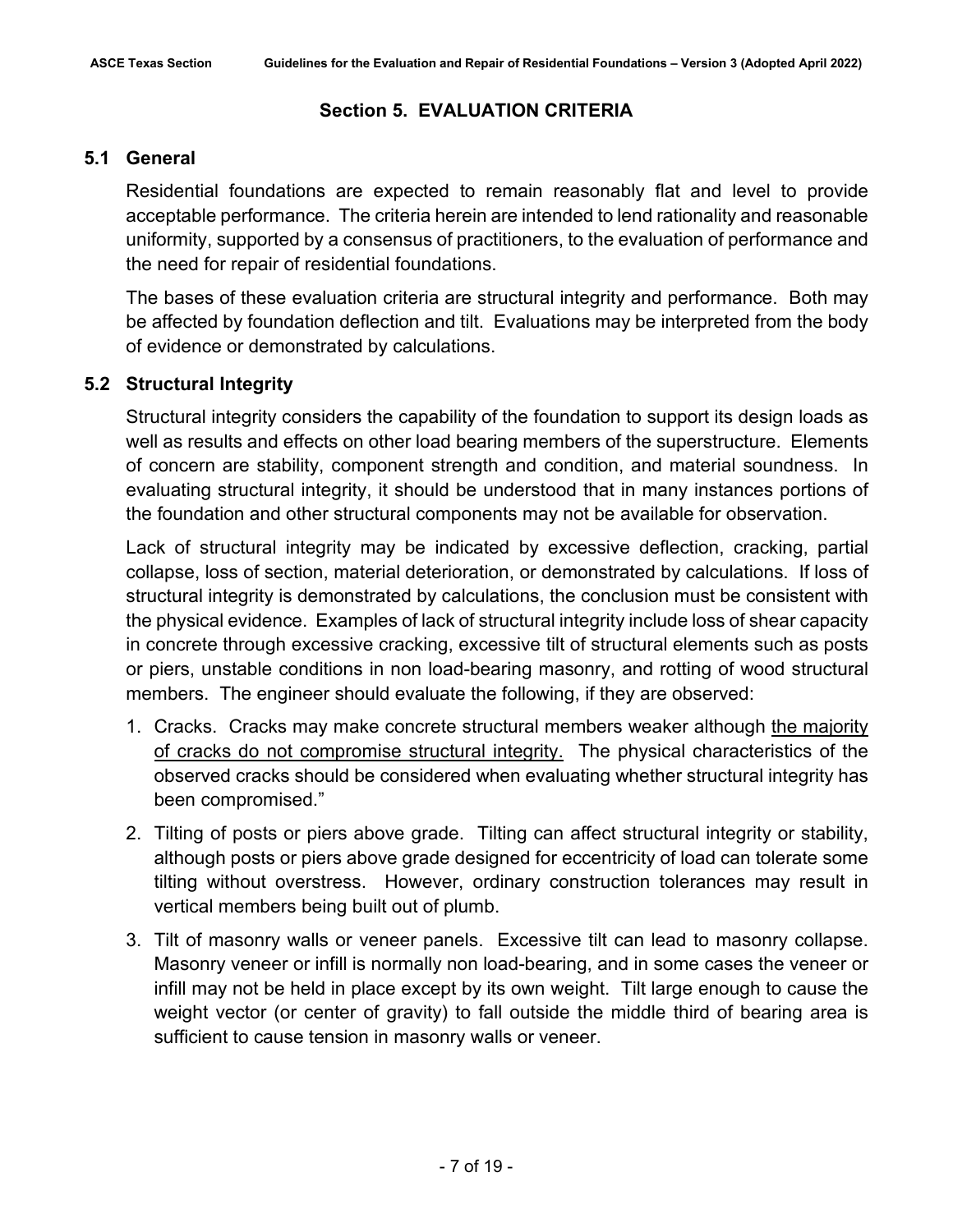4. Material deterioration. The strength of deteriorated material may raise a structural integrity issue. Evaluation of material deterioration may be based on observation, material sampling and testing, or non-destructive methods.

# <span id="page-15-0"></span>**5.3 Foundation Performance**

Foundation performance considers the capability of the building to serve its intended purpose. Elements of concern are safety, function, durability, and habitability. Inadequate foundation performance may result from inadequate strength or insufficient stiffness, and is shown in many ways. Visible indications may include:

- 1. Cracking or separating of exterior walls
- 2. Rotating, buckling, or deflecting masonry veneer panels
- 3. Cracking of concrete foundation elements
- 4. Cracking of gypsum board walls and ceilings
- 5. Separating of walls from ceilings or floors
- 6. Separating of rafters from a ridge board
- 7. Racking of door and window frames
- 8. Separating or racking of other structural framing
- 9. Cracking, buckling, or separating of floor coverings
- 10.Separating of initially tight joints
- 11.Deflecting or tilting of structural elements
- 12.Deteriorating materials

Observation of some of the listed conditions does not necessarily imply inadequate structural performance or insufficient stiffness. The importance of any of these indications may depend upon the age of the structure and any previous repairs.

# <span id="page-15-1"></span>**5.4 Deflection and Tilt**

Foundations are generally constructed with surface elevation differences, but caution should be exercised when applying an assumed construction tolerance. Surveys performed soon after foundation construction and prior to initial closing are sometimes referred to as Original Construction Elevations (OCE). In addition, the engineer should consider the precision of the elevation measuring device used when reporting analysis results.

A single floor level survey yields the shape of the foundation at one instant and may or may not furnish sufficient information to support a conclusion. An evaluation may include an OCE survey and repeated floor level surveys performed over months or years. In such cases, the change in shape is measured between surveys. In addition, previous foundation repairs may change elevation shapes.

When an OCE survey is available, the actual changes in elevation should be used for calculating the deflection ratio. These changes are determined by subtracting the current elevation at each point from the OCE survey elevation at the same point. Either the OCE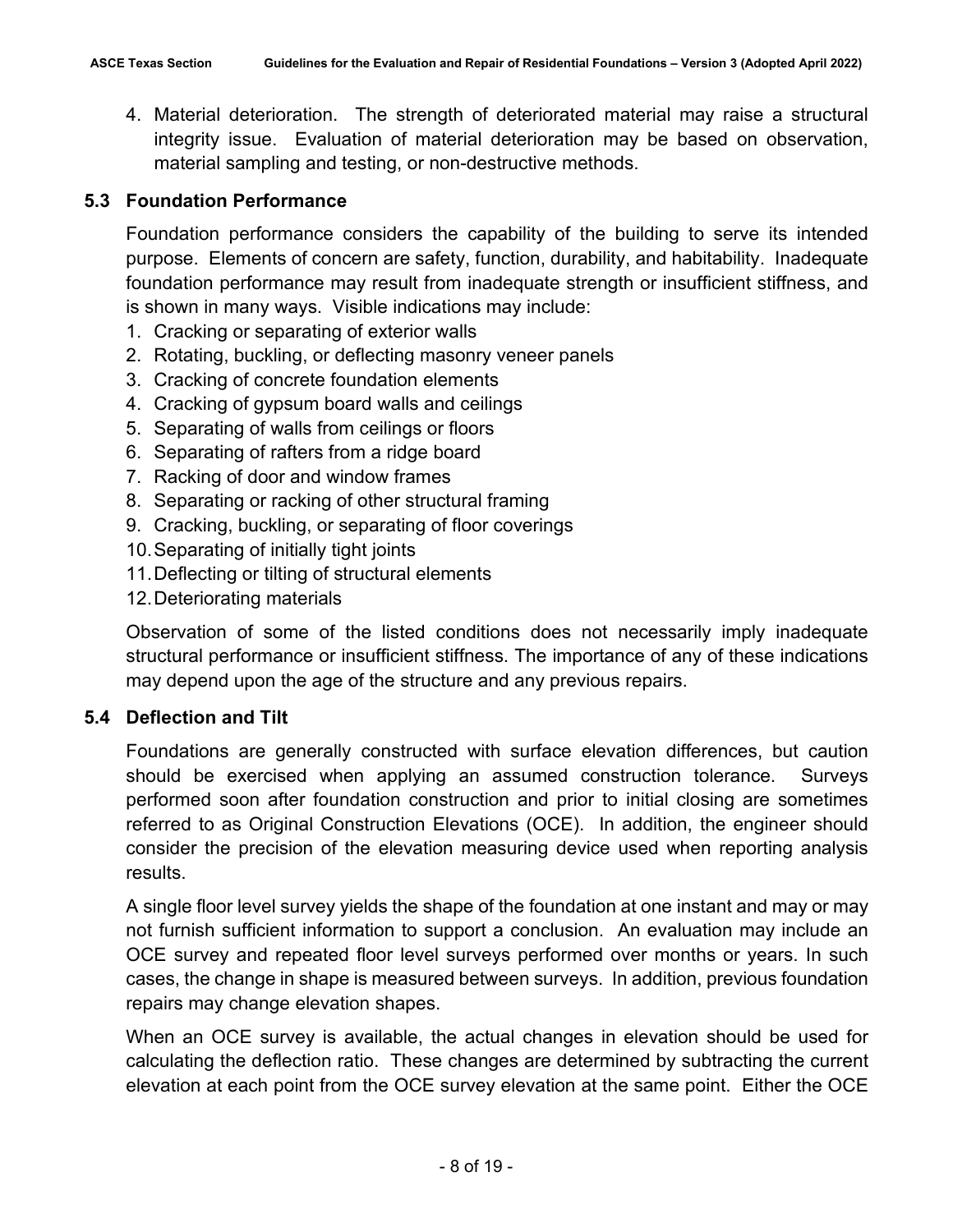survey or the current survey should be adjusted to reflect a common reference point, as well as for any differences in floor covering thicknesses. It is beneficial to take and record current elevations at approximately the same locations as the OCE survey, if possible. Additional location points can also be helpful, especially if significant elevation changes appear to have occurred. However, overall deflection, as defined below, may be more easily interpreted and evaluated than localized deflection. Localized deflection may be a more common occurrence.

A floor elevation survey can provide valuable information but should not be the only basis for evaluating foundation deflection and tilt. The engineer may use other indications of movement, such as those listed in Section 5.3, to estimate built-in floor unevenness when evaluating performance. Deflection may be more difficult to evaluate quantitatively than any other element of performance. Deflection is characterized by the deflection ratio, which is defined as the maximum deviation of a third point from a straight line between two points divided by the distance (L) between the two points.

Foundation tilt is the planar variation from a level condition to one that slopes across the entire foundation. Tilt may be accompanied by deflection.

#### <span id="page-16-0"></span>**5.5 Deflection**

Overall deflection necessarily involves the overall foundation dimension in a given direction. Figure No. 1 depicts overall deflection. When additions have been made to a foundation, the overall foundation dimension should be considered for each separate foundation element and for the entire foundation. The amount of overall deflection is characterized by the deflection ratio.

Building codes specify that structural members shall be designed to have adequate stiffness to limit deflections. The International Code Council International Residential CodeTM for One- and Two-Family Dwellings (IRC) specifies a maximum allowable live load deflection of any structural floor member of L/360, where L is the unsupported length of the member. This requirement typically is sufficient, in that in-service deflection will not result in excessive damage to cosmetic finishes, racking of door frames, or vibration. This deflection criterion may be appropriate for the analogous in-service deflection of a residential foundation, where for simplicity the entire foundation is considered as though it were a single structural member and differential soil movement is considered analogous to live load.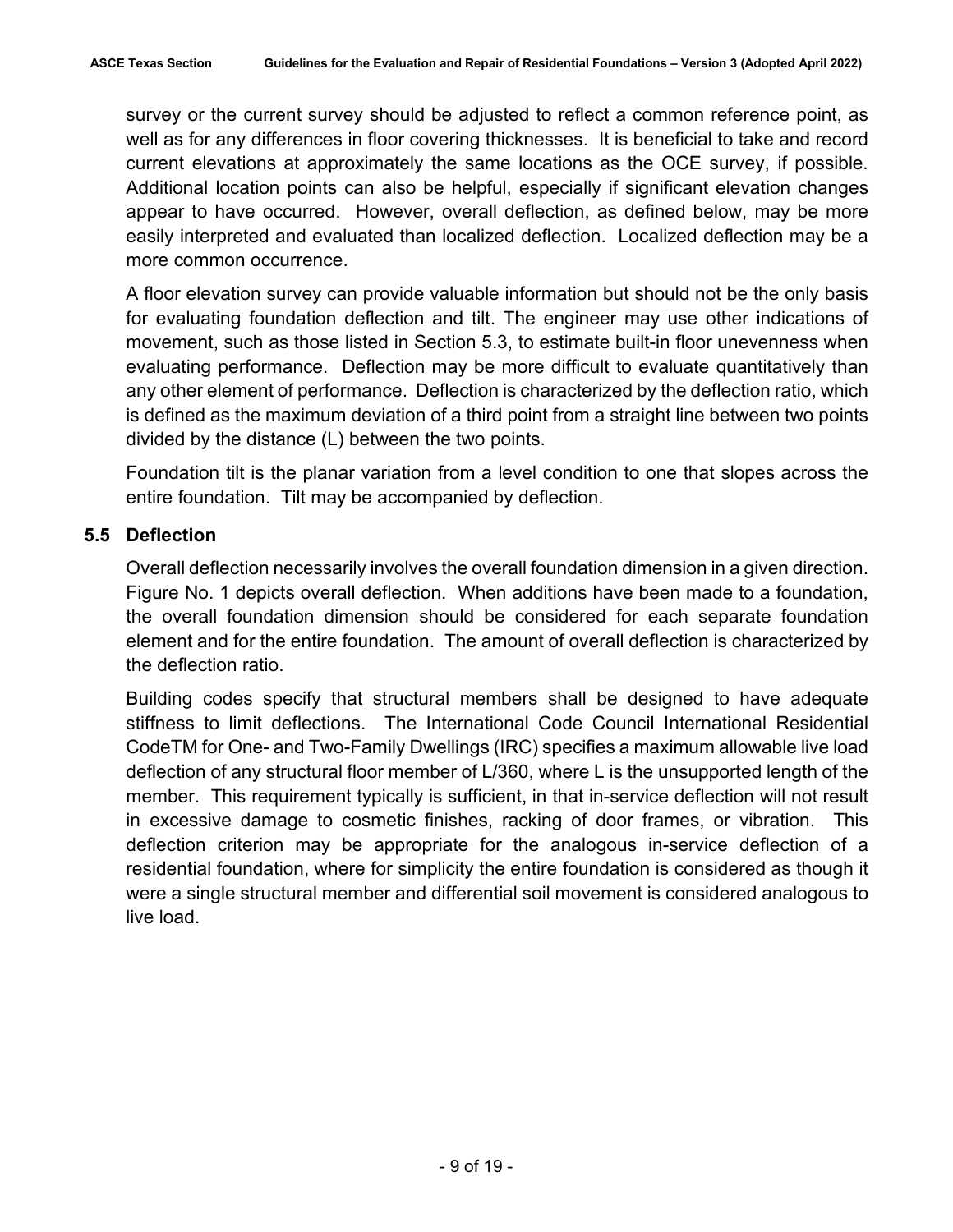# **OVERALL DEFLECTION RATIO & TILT**

#### DEFINITIONS:



**Figure 1**

The engineer evaluating deflection must consider the floor level survey (Levels of Investigation B or C), and other indications of movement, such as:

- 1. Brick coursing not level.
- 2. Poor door alignment.
- 3. Levelness of built in horizontal surfaces, such as cabinets, countertops, sills and trim.
- 4. Cracking of exterior and interior wall finishes may indicate deflection, as do most items listed in 5.3 above.

The engineer should use other indications of movement to estimate built-in floor unevenness when evaluating deflection.

If a foundation profile indicates the deflection is less than the analogous deflection limit of L/360, it is unlikely the foundation is deflected materially unless visible indications show otherwise.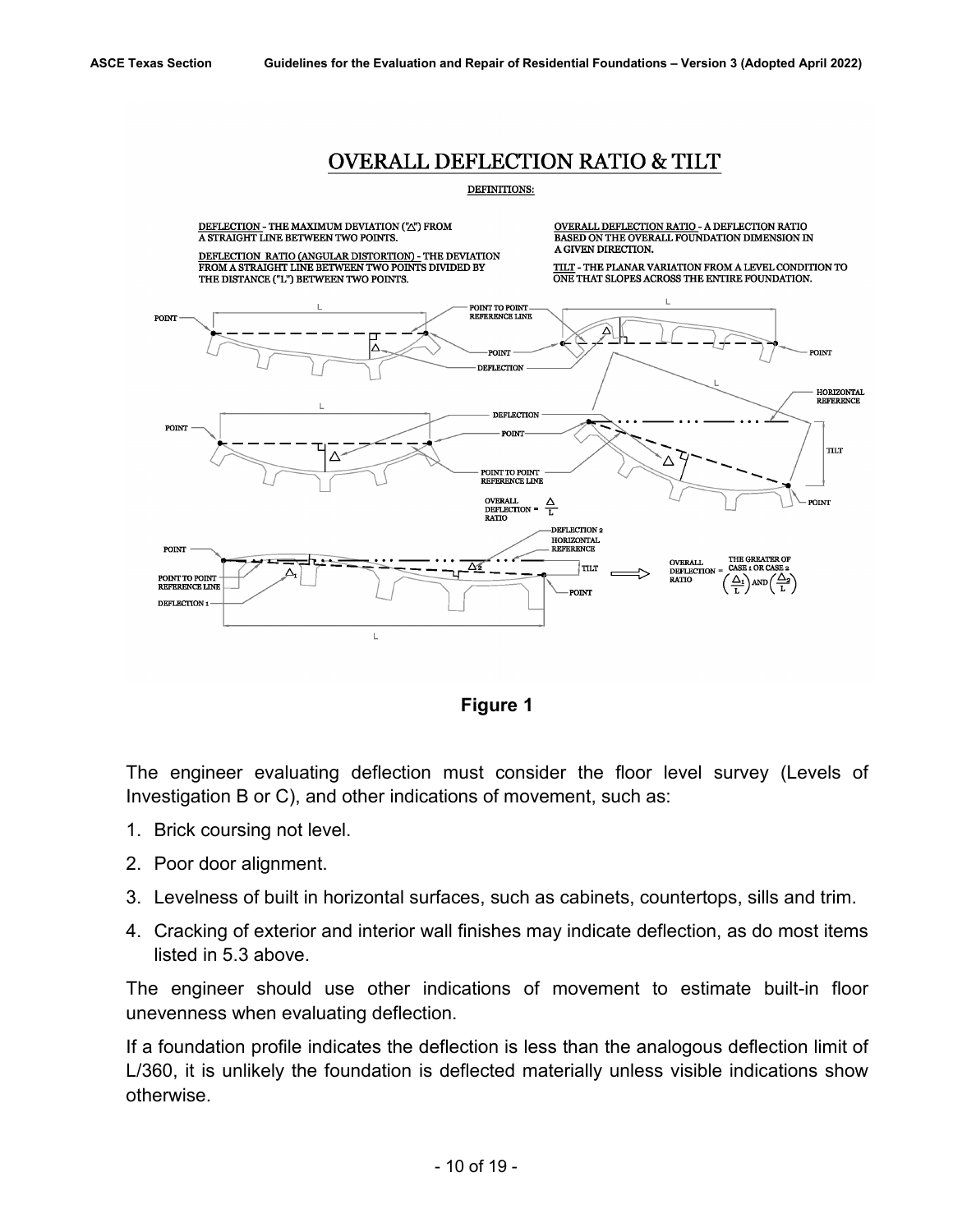If a foundation profile indicates the deflection is more than the analogous deflection limit of L/360 and minimal symptoms of deflection are present, then additional information is needed by the engineer to develop a conclusion. The additional information may allow the engineer to determine whether or not the foundation has deflected excessively.

If a foundation profile indicates the deflection is more than the analogous deflection limit of L/360 and sufficient symptoms of deflection are present, then the engineer generally will be justified in determining that the foundation has deflected excessively.

Localized deflection means a change from original profile or shape in an area smaller than the overall foundation. Figure No. 2 depicts localized deflection. Localized deflection manifests itself in similar ways as overall deflection. Localized deflection sometimes results in structural integrity or performance problems. The engineer should evaluate the significance of localized deflections and their consequences, but caution is advised when evaluating floor deviations over a distance less than approximately 20 feet because builtin unevenness can dominate.



**Figure 2**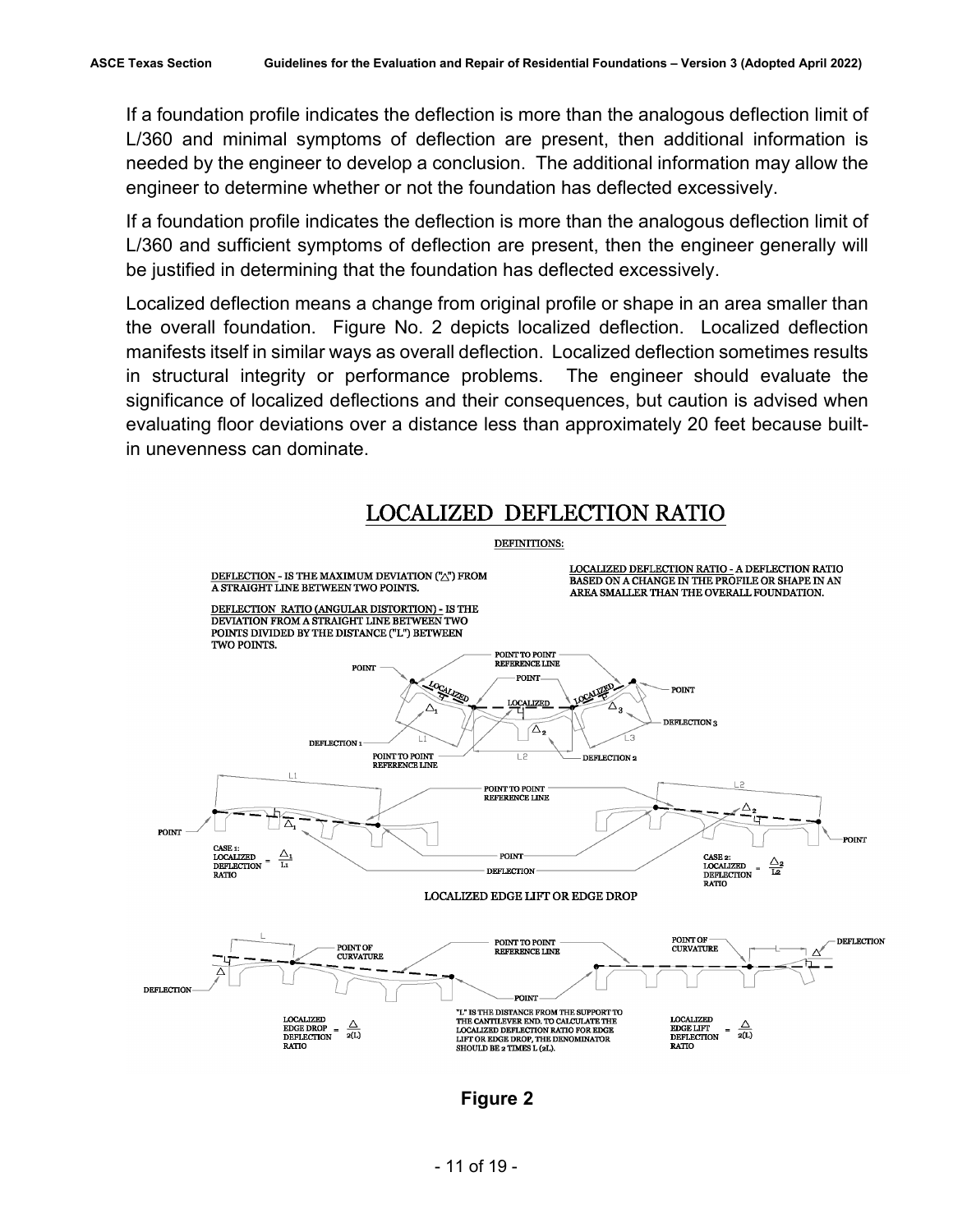# <span id="page-19-0"></span>**5.6 Tilt**

Foundation tilt can affect structural integrity and performance. Tilt of entire foundations may be evaluated for structural integrity using the criterion stated for veneer panels, as discussed in Section 5.2 of this document. This criterion may be found in the 2006 International Existing Building Code.

Foundation tilt may result in floor slopes that affect comfortable or convenient use of the building. A tilt greater than 1 percent is usually noticeable. The Americans with Disabilities Act considers a 2 percent slope too large.

# <span id="page-19-1"></span>**5.7 Remediation Criteria**

If the residence is found to be unsafe due to structural inadequacies, the client and/or civil authorities should be informed immediately. The engineer should recommend repair, restoration, remediation, adjustment, or use alternatives if the structural integrity is inadequate. The engineer should provide alternatives for the client's consideration if performance is inadequate. Recommendations and alternatives should be commensurate with the nature and cause of the inadequacy, and the seriousness of its consequences.

The engineer should consider the cost effectiveness and practicality of the recommendations, the projected performance, and the needs of the client. For example, an owner may choose to perform periodic cosmetic repairs and door adjustments, rather than comprehensive foundation underpinning.

Risks of continued diminished performance are involved in all remedial measures. The engineer can, however, provide recommendations for remedial measures that reduce risks. Not implementing the entire remedial plan may increase such risks.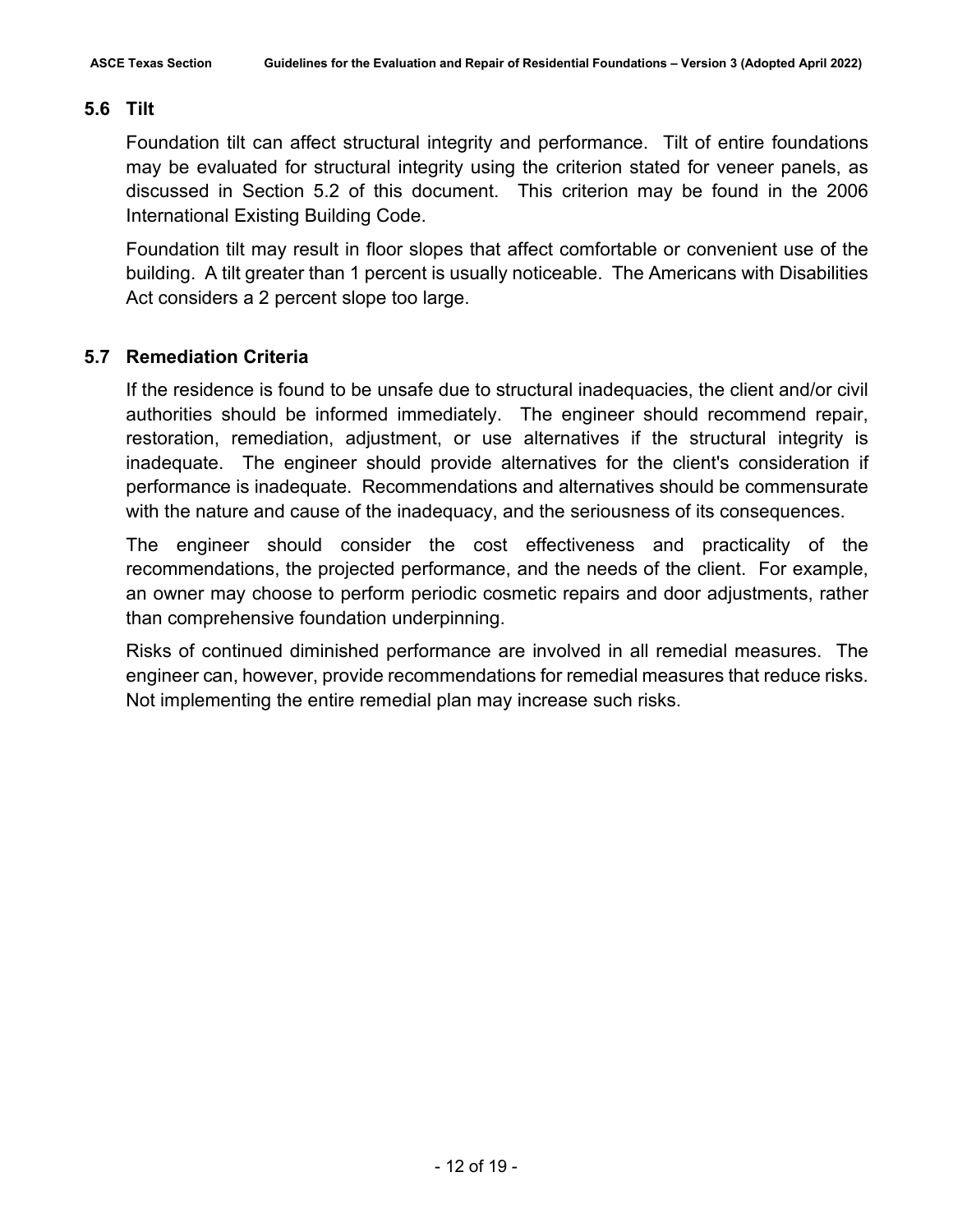# **Section 6. REPORTING**

<span id="page-20-0"></span>The report provides a record of the investigation, analysis, and conclusions. Report formats may vary but should contain pertinent information that was obtained or generated during the investigation. The following list includes items that may be included in a report:

- 1. Authorization and Scope
- 2. Property Location and Description
- 3. Sources of Information
- 4. Data
- 5. Assumptions
- 6. Analysis of Information and Data
- 7. Conclusions
- 8. Recommendations
- 9. Limiting Conditions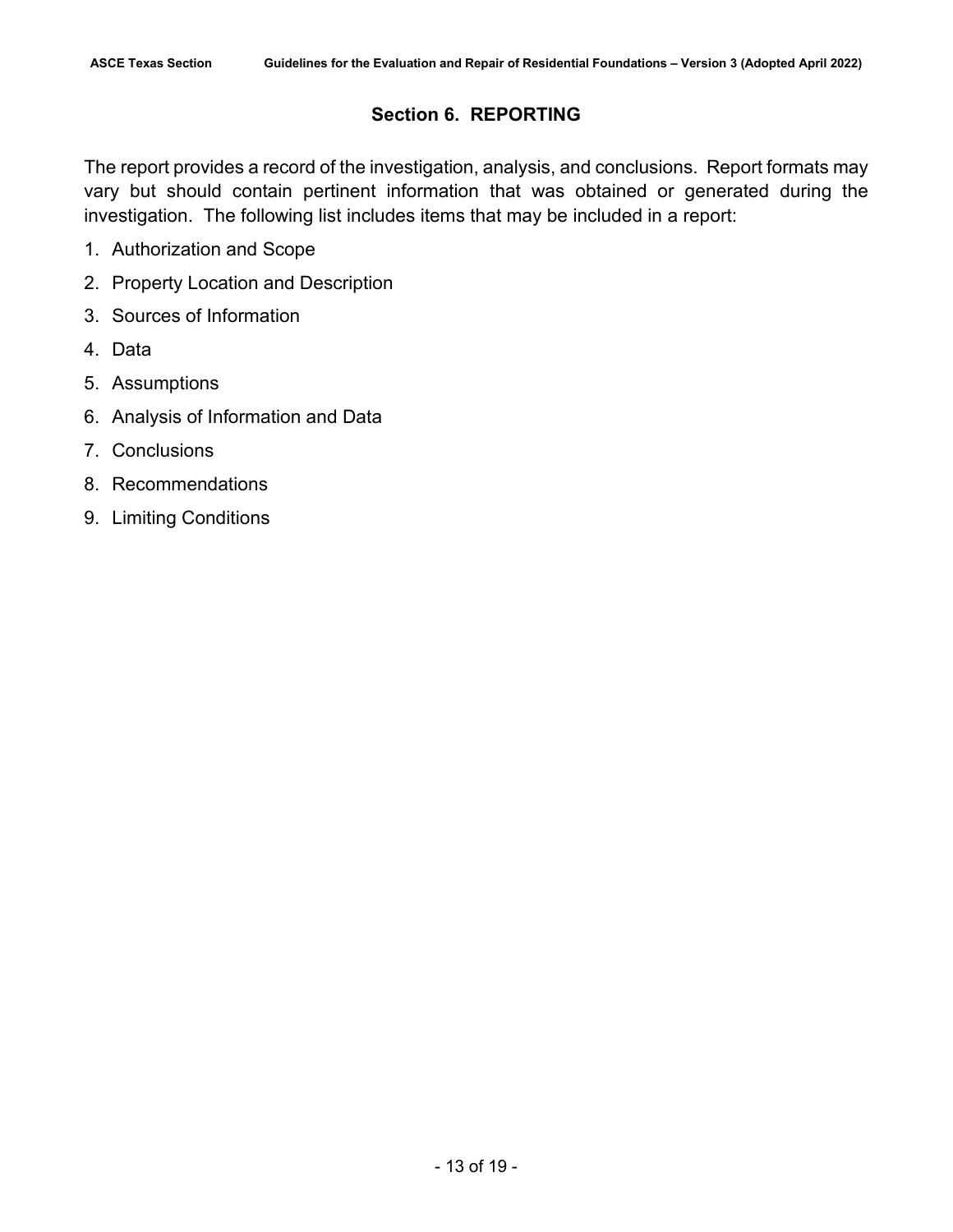# <span id="page-21-1"></span><span id="page-21-0"></span>**7.1 Objectives and Limitations of the Remedial Measures**

The objective of the engineer should be to design and recommend cost effective remedial measures. Remedial measures should address diminished structural integrity and performance identified during the evaluation process. Recommendations for remedial measures should include a clear description of what the remedial measures are intended to accomplish.

Perfection is not attainable by remedial measures. Recommendations for remedial measures should identify important or significant limitations of the measures and should comment on reasonable expectations of the remedial measures.

# <span id="page-21-2"></span>**7.2 Responsibility of the Engineer**

The engineer who provides sealed remediation documents or plans and specifications shall be the engineer of record and shall have approval authority over any changes. The Texas Engineering Practice Act And Rules Concerning The Practice of Engineering and Surveying, adopted by the Texas Board of Professional Engineers and Land Surveyors, prohibits the practice known as "plan stamping" by requiring that engineers seal only work done by them or under their direct supervision.

# <span id="page-21-3"></span>**7.3 Non-structural Remedial Measures**

Non-structural remedial measures may improve foundation performance and reduce future movement. Applying non-structural remedial measures and monitoring foundation performance prior to or in lieu of structural repairs may be a prudent approach. Typical recommendations for non-structural remedial measures may include, but are not limited to, the measures listed below.

# **7.3.1 Conscientious Watering Program**

The client should be informed that maintaining near uniform soil moisture conditions near all sides of the foundation may be beneficial. The Engineer may provide guidance regarding maintaining favorable soil moisture conditions which may include localized, concentrated, or reduced watering. Caution should be advised against excessive watering.

# **7.3.2 Vegetation Alteration**

Trees or large shrubs near a foundation may cause soil shrinkage under the foundation. Removal of these trees or shrubs may stop shrinkage or lead to partial restoration of areas of downward foundation movement. Removal may result in upheaval caused by soil moisture increase, especially if the tree predates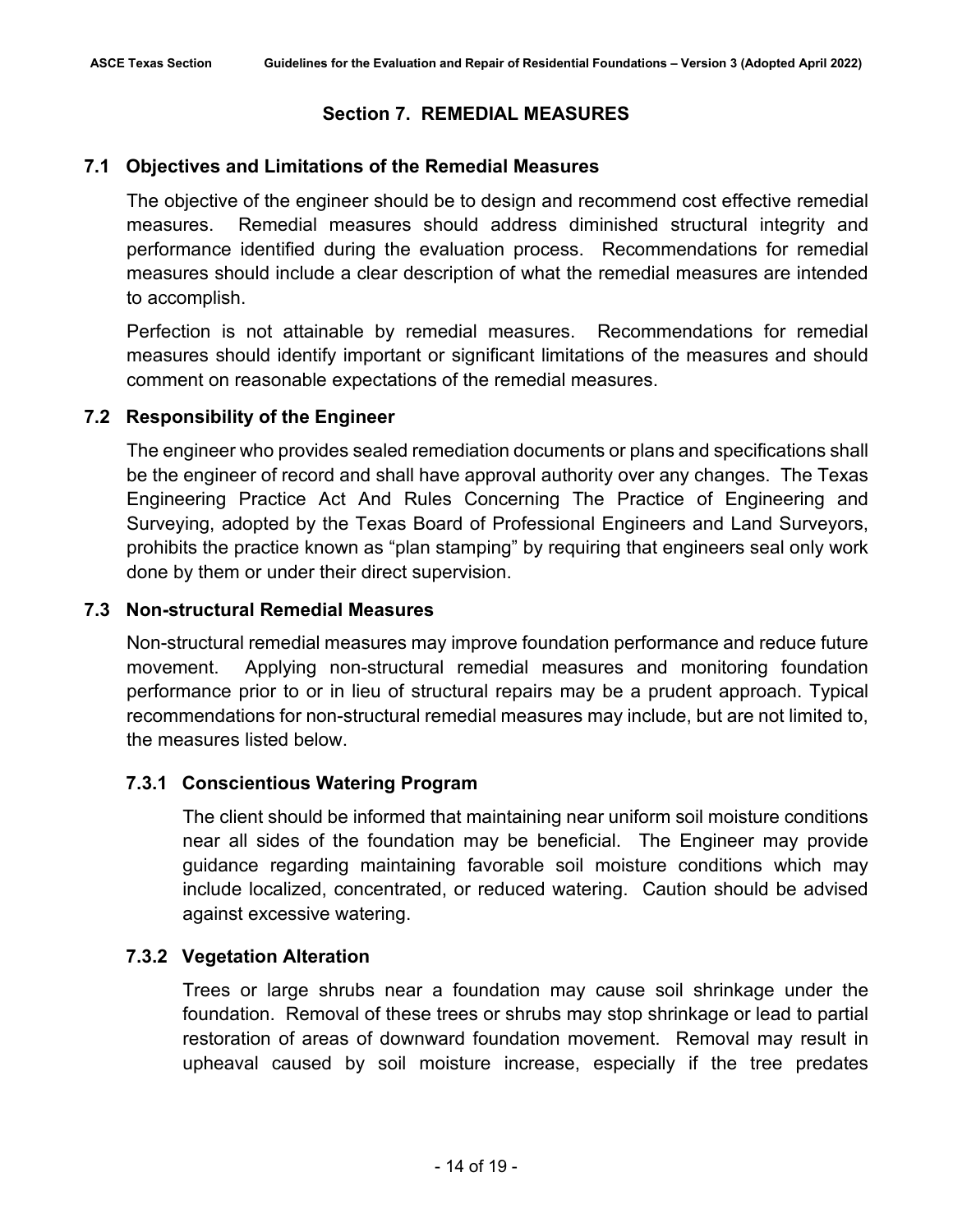construction. If trees are removed, a suitable waiting period may be recommended to allow for soil heave.

Periodic tree pruning may reduce future downward foundation movement but may not lead to foundation elevation recovery. Tree pruning may be a prudent alternative to removal.

# **7.3.3 Root Barriers**

Root barriers or periodic root pruning may mitigate the effects of vegetation. Root barrier installation may negatively affect the vegetation and it is recommended to contact an experienced arborist for recommendations to minimize these affects.

# **7.3.4 Gutters and Downspouts**

Uncontrolled roof runoff can cause erosion and ponding of water near the structure, which can be mitigated by addition of gutters and downspouts. Downspouts should be extended well past the edge of the foundation, past the edge of abutting planting beds, and into well-drained areas.

# **7.3.5 Drainage Improvements**

Drainage improvements may be appropriate to address foundation movement. If drainage improvements are considered, the following guidelines may be appropriate.

# **7.3.5.1 Surface Grading**

Where practicable, for adjacent ground exposed or vegetative areas, a minimum slope of 5 percent (i.e. 6 inches in 10 feet) away from the foundation should be provided for the first 10 feet all around. Swales should have longitudinal slopes of at least 2 percent (i.e. 6 inches in 25 feet), if practicable, and 1 percent (i.e. 3 inches in 25 feet) at a minimum.

# **7.3.5.2 Erosion Control**

The remedial documents should indicate locations where fill, ground cover or retaining structures are to be added.

# **7.3.5.3 Surface Water Drainage**

When surface drainage cannot be improved adequately by grading, or when otherwise appropriate, solid pipe drainage systems should be specified. The ground surface should be graded to slope to one or more drainage inlets. Cleanouts should be provided for maintenance. Downspouts may be connected to solid pipe drainage systems, if the pipe is large enough for the hydraulic load of roof drainage.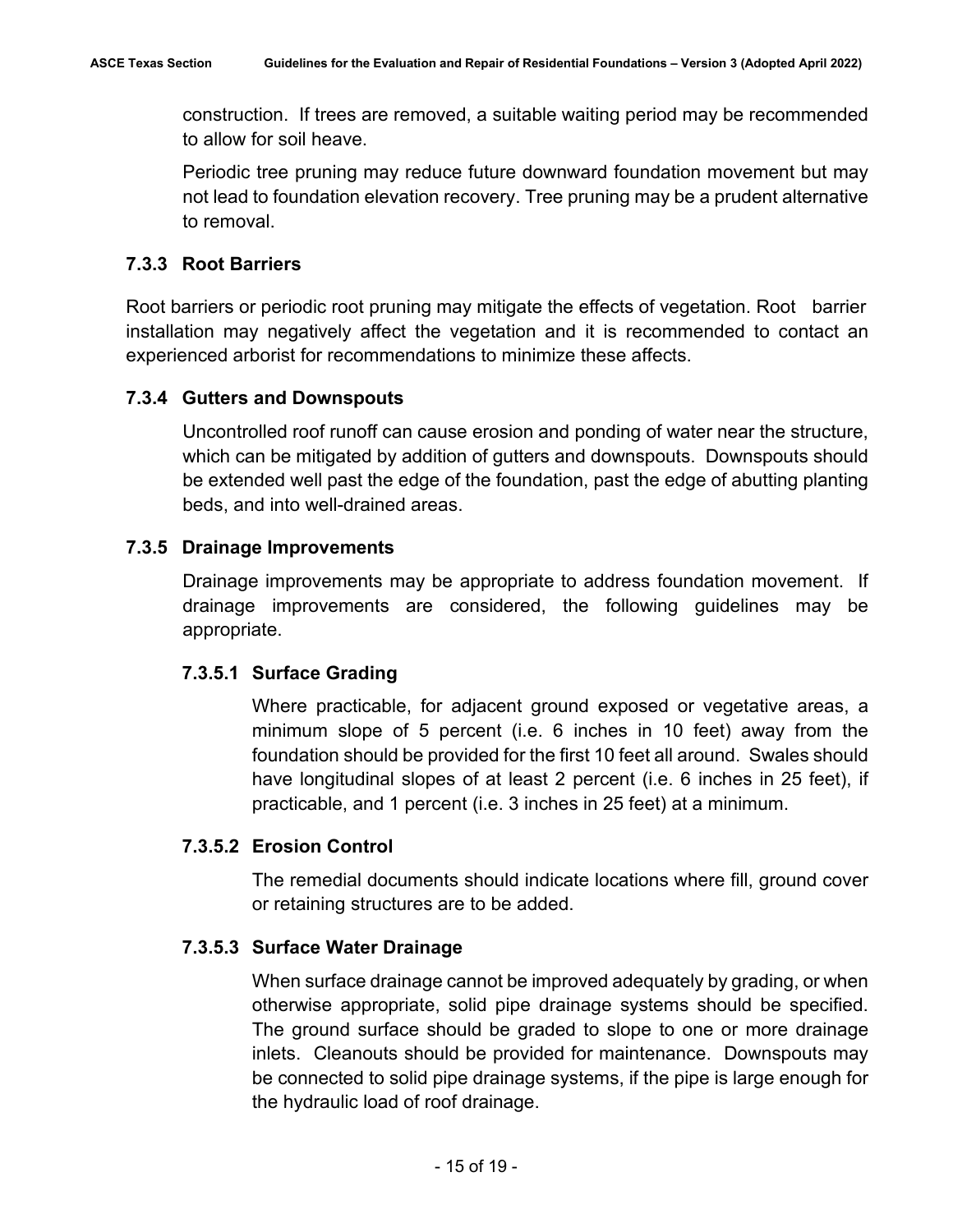# **7.3.5.4 Subsurface Water Drainage**

Subsurface water drains are appropriate to control subsurface water, and usually consist of perforated pipe, with or without filter fabric, in an aggregate-filled trench. Provide a continuous minimum slope of 2 percent if practicable, and 1 percent at a minimum. Cleanouts should be provided for maintenance. Downspouts and surface drains should not be connected to perforated pipe subsurface drainage systems.

# **7.3.6 Moisture Barriers**

Vertical or horizontal moisture barriers may be effective to mitigate moisture migration under the foundation. Moisture barriers may consist of durable impermeable plastic sheeting or other appropriate material attached to the foundation.

#### <span id="page-23-0"></span>**7.4 Structural Remedial Measures**

Structural remedial measures may be necessary to improve foundation performance.

#### **7.4.1 Structural Remedial Documents**

The engineer should provide documents or plans and specifications that show specific details of the remedial measures. Plans should be specific for the project, and be based upon generally accepted engineering practice, including appropriate engineering calculations.

Remediation documents should include the following:

- 1. The site address
- 2. The engineer's name and the firm's name, address, and telephone number
- 3. The client's name and address
- 4. The purpose and limitations of the remedial measures
- 5. Available geotechnical information and source
- 6. A plan view of the foundation locating known relevant structural components
- 7. Details to show how to construct repair components
- 8. Specifications to identify appropriate materials and methods
- 9. Requirements for construction observation or testing by the engineer or others
- 10.Existing floor elevations or contours and elevation adjustment requirements, if appropriate
- 11.The requirement for performing a floor elevation survey after completion of the remedial measures
- 12.Site restoration requirements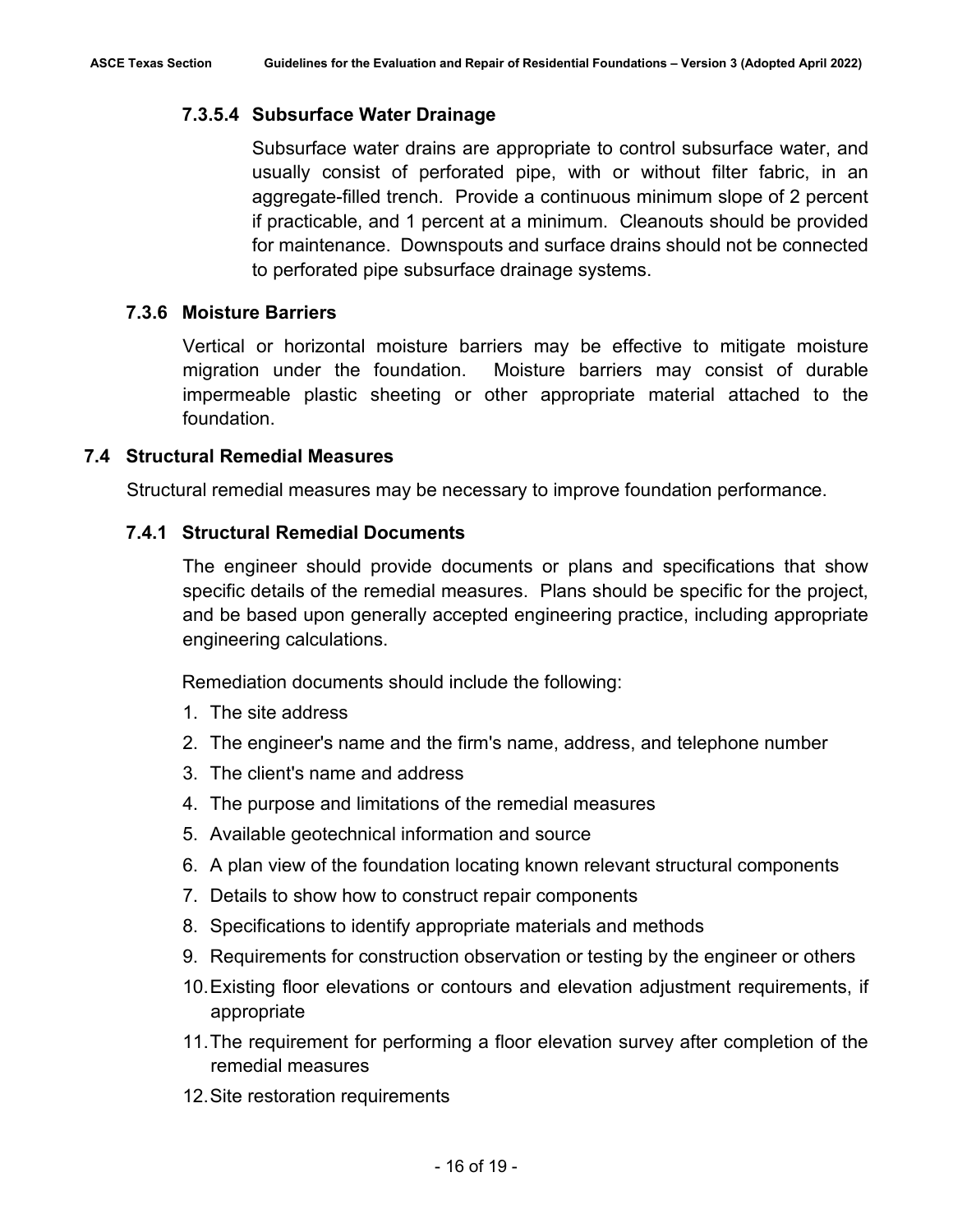# **7.4.2 Geotechnical Information**

The engineer designing structural remedial measures will need geotechnical information. In some cases, geotechnical information may be derived from successful local practice, or other experience, verified during construction. For major or comprehensive remedial measures, geotechnical information should be derived from a site specific boring and testing program tailored to the project's needs.

# **7.4.3 Repair of Slab Foundations**

Concrete slab-on-ground foundation repair methods include, but are not limited to: underpinning, grouting, mudjacking, crack injecting, tendon stressing, and partial demolition and reconstruction.

# **7.4.3.1 Underpinning**

The plans should show or specify specific locations of underpinning elements and their sizes, depths, material types, and minimum required material strengths if appropriate. Underpinning design shall be based upon generally accepted engineering practice and appropriate engineering calculations. Performance of underpinning can be compromised by integrity of existing slab components, changes in soil moisture, skin friction, point load, and other factors.

Underpinning part of a structure may be specified if calculations, tests, or experience show that the unsupported structure can support its design loads. The construction documents should state that underpinning will not improve the performance of the foundation in non-underpinned areas.

Elevation adjustments by jacking or lifting atop underpinning elements may be applicable when floor slopes are excessive, or when the design requires that the foundation be lifted clear of expansive soil. Elevation adjustments should be governed by field judgment to limit damage to the foundation and finishes. It is unlikely that elevation adjustments will result in a level foundation.

# **7.4.3.2 Grouting and Mudjacking**

In general, grouting provides continuous slab support without lifting appreciably. Mudjacking is done to adjust elevations of a foundation hydraulically with continuous uniform support. Grouting or mudjacking may be accomplished with temporary support atop shallow footings or long-term support atop deep piles or piers. Grouting or mudjacking should not be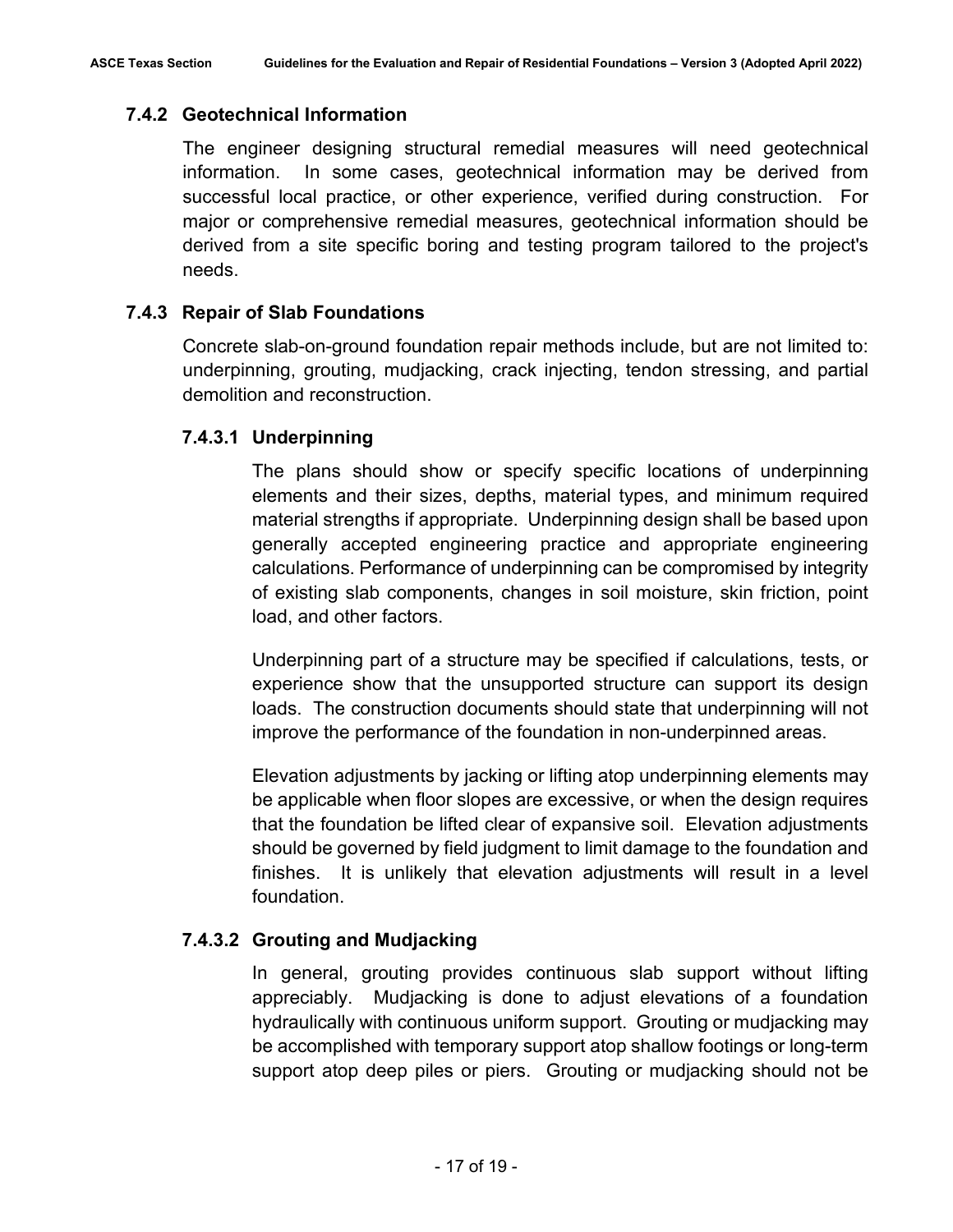performed beneath underpinned foundations if expected swelling of the soil in the injected area is sufficient to damage the structure.

# **7.4.3.3 Crack Injecting**

Injecting slab cracks of about 1/32 inch and larger with epoxy repair cement is intended to restore stiffness across the injected crack. If the objective of the repair is solely to limit moisture intrusion or insect ingress, then alternative materials, such as sealants, may be appropriate.

# **7.4.3.4 Tendon Stressing**

Stressing relaxed or inadequately stressed post-tensioned tendons may be applicable when tests show tendon forces below those specified in the original design or by applicable authority. Stressing may restore the residual prestress in the concrete, and should be performed after elevation adjustments and epoxy crack injecting, if any.

# <span id="page-25-0"></span>**7.5 Repair of Pier and Beam Foundations**

Pier and beam foundations consist of structurally supported floor systems atop piers, posts or footings. Repairs may include shimming the floor framing atop the existing supports, repairing or strengthening the floor framing, replacing or adding supports, and reestablishing void space.

# **7.5.1 Floor Shimming**

Floor framing may be adjusted by addition of shims atop pier caps. Hardwood or steel shims may be used to fill gaps.

# **7.5.2 Framing Repairs**

Structural members that are damaged or distressed should be replaced or reinforced. Treated lumber is recommended for general use in framing repairs.

# **7.5.3 Additional Supports**

Additional supports can be installed when beam or floor framing spans are too great for the actual loading conditions. Any added supports should be compatible with the original foundation support system.

# **7.5.4 Void Space**

Void spaces designed under foundation elements should be reestablished as necessary.